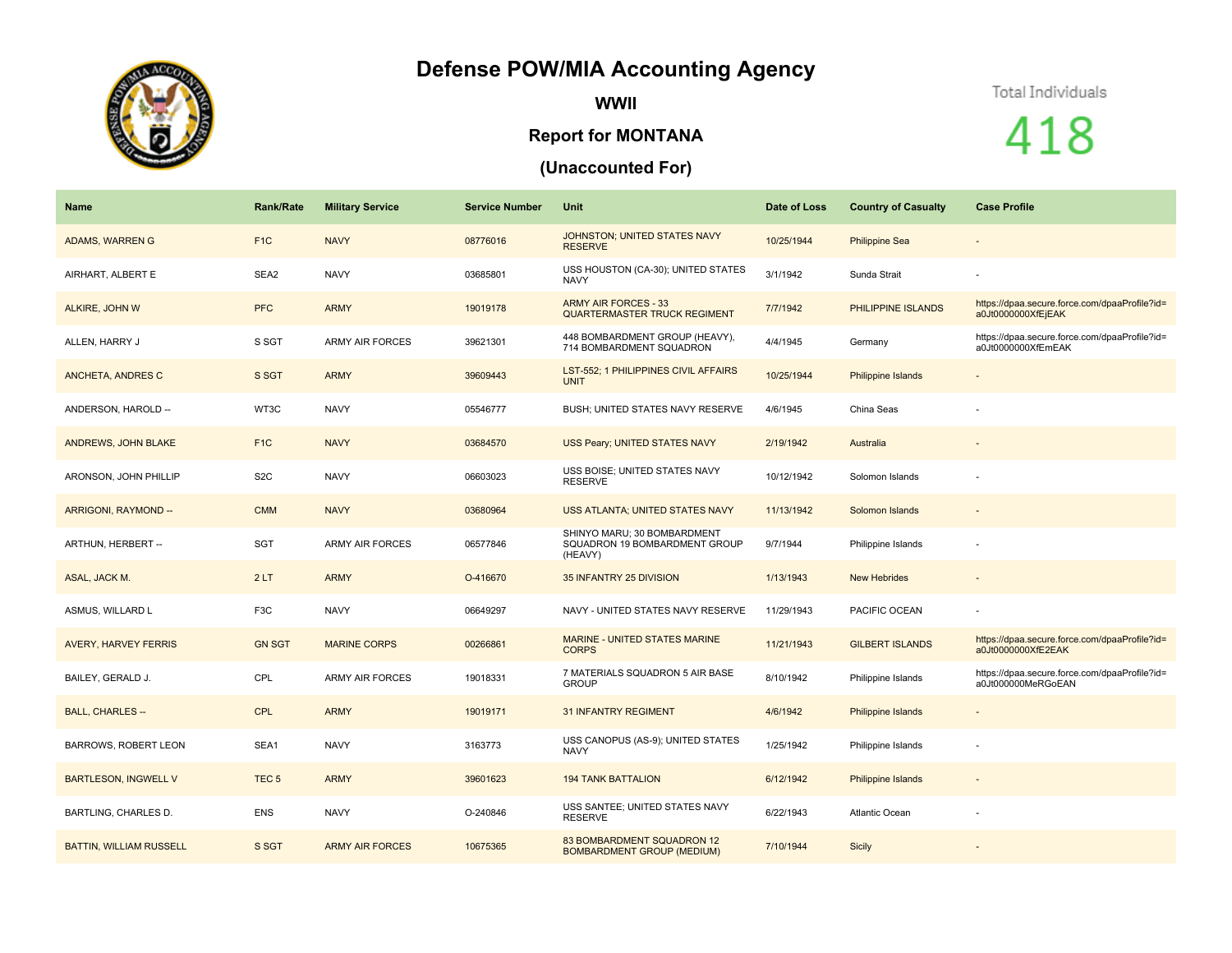| <b>Name</b>                  | <b>Rank/Rate</b>  | <b>Military Service</b> | <b>Service Number</b> | Unit                                                                    | Date of Loss | <b>Country of Casualty</b>       | <b>Case Profile</b>                                                 |
|------------------------------|-------------------|-------------------------|-----------------------|-------------------------------------------------------------------------|--------------|----------------------------------|---------------------------------------------------------------------|
| <b>BEAN, RUSSEL CHASE</b>    | Ens               | <b>NAVY</b>             | 177226                | ARISAN MARU; UNITED STATES NAVY                                         | 10/24/1944   | Central/South Pacific<br>Theater |                                                                     |
| <b>BELLUSCI, GEORGE --</b>   | S <sub>2</sub> C  | <b>NAVY</b>             | 05547369              | <b>USS LISCOME BAY; UNITED STATES</b><br><b>NAVY</b>                    | 11/24/1943   | <b>Gilbert Islands</b>           |                                                                     |
| BELVILLE, HOMER B            | S <sub>1</sub> C  | <b>NAVY</b>             | 05548091              | OMMANEY BAY; UNITED STATES NAVY<br><b>RESERVE</b>                       | 1/4/1945     | Philippine Islands               |                                                                     |
| <b>BENEDICT, FRANCIS L.</b>  | S SGT             | <b>ARMY</b>             | 20930297              | 508 PARACHUTE INFANTRY REGIMENT                                         | 9/18/1945    | Holland                          |                                                                     |
| BENNETT, FRANKLIN H          | CPL               | <b>ARMY</b>             | 19018035              | 429 SIGNAL COMPANY (AVIATION)                                           | 7/19/1942    | Philippine Islands               | https://dpaa.secure.force.com/dpaaProfile?id=<br>a0Jt0000000XfG4EAK |
| <b>BERDAHL, ALFRED R</b>     | MM <sub>2</sub> C | <b>NAVY</b>             | 03687051              | <b>GAMBIER BAY; UNITED STATES NAVY</b>                                  | 10/25/1944   | <b>Philippine Sea</b>            |                                                                     |
| BERGUM, DONALD A             | <b>PFC</b>        | <b>ARMY AIR FORCES</b>  | 19054537              | SHINYO MARU; 28 BOMBARDMENT<br>SQUADRON 19 BOMBARDMENT GROUP<br>(HEAVY) | 9/7/1944     | Philippine Islands               |                                                                     |
| <b>BERNARD, LAWRENCE P</b>   | <b>PVT</b>        | <b>ARMY</b>             | 19056328              | Hokusen Maru; 59 COAST ARTILLERY<br><b>REGIMENT</b>                     | 10/9/1944    | Philippine Islands               |                                                                     |
| BLECHA, LEE W                | SC <sub>2</sub> C | <b>NAVY</b>             | 06601516              | Buck; UNITED STATES NAVY RESERVE                                        | 10/9/1943    | Italy                            |                                                                     |
| <b>BLINSTON, WESLEY HOPE</b> | RM3C              | <b>NAVY</b>             | 05100277              | <b>GRUNION; UNITED STATES NAVY</b><br><b>RESERVE</b>                    | 8/1/1942     | <b>Aleutian Islands</b>          |                                                                     |
| BLUMFIELD, LOUIS --          | ARM2C             | <b>NAVY</b>             | 06602882              | USS Liscome Bay - VC 39; UNITED<br>STATES NAVY RESERVE                  | 11/24/1943   | Gilbert Islands                  |                                                                     |
| <b>BODEN, WILLIAM H</b>      | <b>SGT</b>        | <b>ARMY AIR FORCES</b>  | 19125004              | 875 BOMBARDMENT SQUADRON 498<br><b>BOMBARDMENT GROUP (VERY HEAVY)</b>   | 2/10/1945    | Marianas Islands                 |                                                                     |
| BOHLER, ROBERT J             | TM3C              | <b>NAVY</b>             | 03687041              | GRAMPUS; UNITED STATES NAVY                                             | 3/22/1943    | New Britain Island               |                                                                     |
| BOLTA, JOHN F.               | S SGT             | <b>ARMY AIR FORCES</b>  | 39927900              | 528 BOMBARDMENT SQUADRON 380<br><b>BOMBARDMENT GROUP (HEAVY)</b>        | 5/17/1945    | Philippine Islands               | https://dpaa.secure.force.com/dpaaProfile?id=<br>a0Jt000001nzTJGEA2 |
| BOMAR, FRANK E.              | LT COL            | ARMY AIR FORCES         | O-022845              | ARMY AIR FORCES - UNITED STATES<br><b>MARINE CORPS</b>                  | 7/21/1943    | New Caledonia                    |                                                                     |
| <b>BONDE, CARL R</b>         | <b>PFC</b>        | <b>ARMY</b>             | 39616683              | SS Leopoldville; 262 INFANTRY 66<br><b>DIVISION</b>                     | 12/24/1944   | <b>English Channel</b>           |                                                                     |
| BORDNER, HENRY D             | <b>PVT</b>        | ARMY                    | 39601669              | <b>194 TANK BATTALION</b>                                               | 10/20/1942   | Philippine Islands               | https://dpaa.secure.force.com/dpaaProfile?id=<br>a0Jt0000000XfZHEA0 |
| <b>BOREK, AUBREY JAMES</b>   | ARM1c             | <b>NAVY</b>             | 6603487               | UNITED STATES NAVY RESERVE                                              | 12/29/1944   | <b>ADMIRALTY ISLANDS</b>         |                                                                     |
| BOSTON, GORDON L.            | ARM2c             | <b>NAVY</b>             | 6602387               | UNITED STATES NAVY RESERVE                                              | 4/30/1944    | Pacific Ocean                    |                                                                     |
| <b>BRICKMAN, ALBERT H</b>    | <b>PFC</b>        | <b>ARMY</b>             | 19019763              | ARISAN MARU; 31 INFANTRY REGIMENT                                       | 10/24/1944   | China Seas                       |                                                                     |
| <b>BRIDGES, CARL C</b>       | EM1C              | <b>NAVY</b>             | 03683059              | Langley; UNITED STATES NAVY                                             | 2/27/1942    | Java                             |                                                                     |
| <b>BRIGGS, RICHARD H.</b>    | 2LT               | <b>ARMY</b>             | O-449602              | 504 PARACHUTE INFANTRY 82<br><b>AIRBORNE DIVISION</b>                   | 7/11/1943    | <b>Sicily</b>                    |                                                                     |
| BROCCOLO, FRANK J            | LT                | <b>NAVY</b>             | O-297890              | USS DUNCAN; UNITED STATES NAVY<br><b>RESERVE</b>                        | 10/12/1942   |                                  |                                                                     |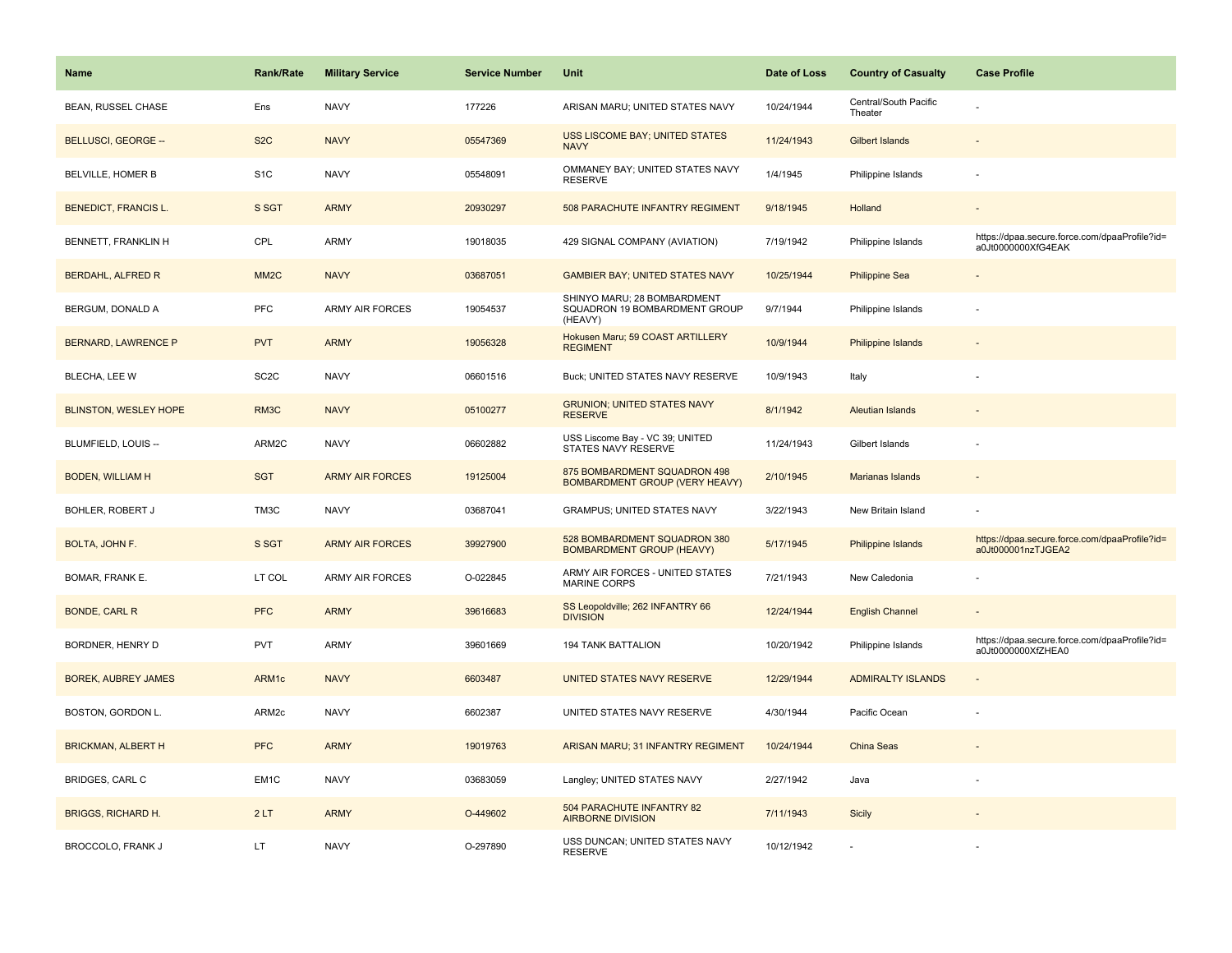| <b>Name</b>                   | <b>Rank/Rate</b> | <b>Military Service</b> | <b>Service Number</b> | Unit                                                             | Date of Loss | <b>Country of Casualty</b>              | <b>Case Profile</b>                                                 |
|-------------------------------|------------------|-------------------------|-----------------------|------------------------------------------------------------------|--------------|-----------------------------------------|---------------------------------------------------------------------|
| <b>BROD, ALVIN C</b>          | TEC <sub>5</sub> | <b>ARMY</b>             | 39601688              | <b>194 TANK BATTALION</b>                                        | 6/9/1942     | Philippine Islands                      | https://dpaa.secure.force.com/dpaaProfile?id=<br>a0Jt0000000Xh4OEAS |
| BROWN, JAMES C                | <b>PFC</b>       | ARMY                    | 06532983              | ARMY - 4 CHEMICAL COMPANY                                        | 10/20/1942   | PHILIPPINE ISLANDS                      | https://dpaa.secure.force.com/dpaaProfile?id=<br>a0Jt0000000QrefEAC |
| <b>BROWNELL, RALPH B</b>      | LT /JG/          | <b>NAVY</b>             | O-126040              | UNITED STATES NAVY RESERVE                                       | 11/12/1943   | <b>Atlantic Ocean</b>                   |                                                                     |
| BROWNLEE, RAYMOND A           | CPL              | ARMY                    | 19019214              | ARMY - 31 INFANTRY REGIMENT                                      | 9/28/1942    | PHILIPPINE ISLANDS                      | https://dpaa.secure.force.com/dpaaProfile?id=<br>a0Jt0000000XffUEAS |
| <b>BROWNLEE, WILLIAM W</b>    | AMM3C            | <b>NAVY</b>             | 03687011              | <b>UNITED STATES NAVY</b>                                        | 5/10/1945    | <b>Central/South Pacific</b><br>Theater |                                                                     |
| BUECHLER, CARL --             | COX              | <b>NAVY</b>             | 06601278              | UNITED STATES NAVY RESERVE                                       | 7/4/1943     | Solomon Islands                         |                                                                     |
| <b>BUNDROCK, W J</b>          | <b>PVT</b>       | <b>ARMY</b>             | 39622035              | 357 INFANTRY 90 DIVISION                                         | 10/10/1944   | France                                  |                                                                     |
| BURESON, EVERETT W            | <b>SGT</b>       | <b>ARMY AIR FORCES</b>  | 39609422              | SS PAUL HAMILTON; 32 PHOTO<br>RECONNAISSANCE SQUADRON            | 4/20/1944    | Mediterranean Sea                       |                                                                     |
| <b>BURKHOLDER, MELVILLE M</b> | <b>PVT</b>       | <b>MARINE CORPS</b>     | 00423553              | <b>MARINE - UNITED STATES MARINE</b><br><b>CORPS</b>             | 7/1/1943     |                                         | https://dpaa.secure.force.com/dpaaProfile?id=<br>a0Jt000001nzYbLEAU |
| BURNHAM, JOHN L               | TEC <sub>4</sub> | <b>ARMY AIR FORCES</b>  | 19018838              | 7 MATERIALS SQUADRON 5 AIR BASE<br><b>GROUP</b>                  | 6/22/1942    | Philippine Islands                      | https://dpaa.secure.force.com/dpaaProfile?id=<br>a0Jt0000000Qrh5EAC |
| <b>BURTCH, CHARLES D</b>      | <b>CRT</b>       | <b>NAVY</b>             | 06601583              | MONAGHAN; UNITED STATES NAVY<br><b>RESERVE</b>                   | 12/18/1944   | <b>Philippine Islands</b>               | https://dpaa.secure.force.com/dpaaProfile?id=<br>a0Jt0000000XedNEAS |
| BURTOSKY, ARTHUR --           | ARM3C            | <b>NAVY</b>             | 06602889              | UNITED STATES NAVY RESERVE                                       | 12/3/1942    | Pacific Ocean                           |                                                                     |
| <b>BUTLER, DAVID RICHARD</b>  | ARM2C            | <b>NAVY</b>             | 03684913              | USS HORNET (CV-12); UNITED STATES<br><b>NAVY</b>                 | 8/10/1943    | <b>Hawaiian Islands</b>                 |                                                                     |
| BUTLER, GEORGE D              | SF3C             | <b>NAVY</b>             | 03684578              | ARISAN MARU; UNITED STATES NAVY                                  | 10/24/1944   | Philippine Islands                      |                                                                     |
| BUYAN, FRANK --               | <b>PFC</b>       | <b>ARMY</b>             | 19054940              | <b>31 INFANTRY REGIMENT</b>                                      | 7/1/1942     | Philippine Islands                      | https://dpaa.secure.force.com/dpaaProfile?id=<br>a0Jt0000000XfNCEA0 |
| CARPENTER, WILLARD A          | SM3C             | <b>NAVY</b>             | 05545929              | Indianapolis; UNITED STATES NAVY<br><b>RESERVE</b>               | 7/20/1945    | Philippine Sea                          | https://dpaa.secure.force.com/dpaaProfile?id=<br>a0Jt00000004lvMEAQ |
| <b>CARR, CREIGHTON E</b>      | S <sub>2</sub> C | <b>NAVY</b>             | 06440820              | <b>USS CUSHING; UNITED STATES NAVY</b><br><b>RESERVE</b>         | 11/13/1942   | Solomon Islands                         |                                                                     |
| CARR, GEORGE T                | <b>T SGT</b>     | ARMY AIR FORCES         | 19071381              | 1 BOMBARDMENT SQUADRON 9<br>BOMBARDMENT GROUP (VERY HEAVY)       | 4/15/1945    | Japan/Okinawa                           |                                                                     |
| <b>CARRICO, WILLIAM L</b>     | EM3C             | <b>NAVY</b>             | 08778051              | NAVY - UNITED STATES NAVY RESERVE                                | 9/17/1945    | <b>JAPAN</b>                            |                                                                     |
| CARROLL, RAY C                | <b>CMOMM</b>     | <b>NAVY</b>             | 03682691              | PICKEREL; UNITED STATES NAVY                                     | 5/6/1943     | Japan                                   |                                                                     |
| <b>CARTER, JAMES K</b>        | S SGT            | <b>ARMY AIR FORCES</b>  | 39620194              | 545 BOMBARDMENT SQUADRON 384<br><b>BOMBARDMENT GROUP (HEAVY)</b> | 1/10/1945    | North Sea or Tyrrhenian<br>Sea          |                                                                     |
| CASHMAN, RUSSELL G            | <b>PVT</b>       | ARMY                    | 19054311              | ARISAN MARU; 60 COAST ARTILLERY<br><b>REGIMENT</b>               | 10/24/1944   | China Seas                              |                                                                     |
| <b>CHANDLER, GILBERT E</b>    | <b>SGT</b>       | <b>ARMY AIR FORCES</b>  | 19115622              | 84 BOMBARDMENT SQUADRON 47<br><b>BOMBARDMENT GROUP (LIGHT)</b>   | 11/11/1944   | Italy                                   |                                                                     |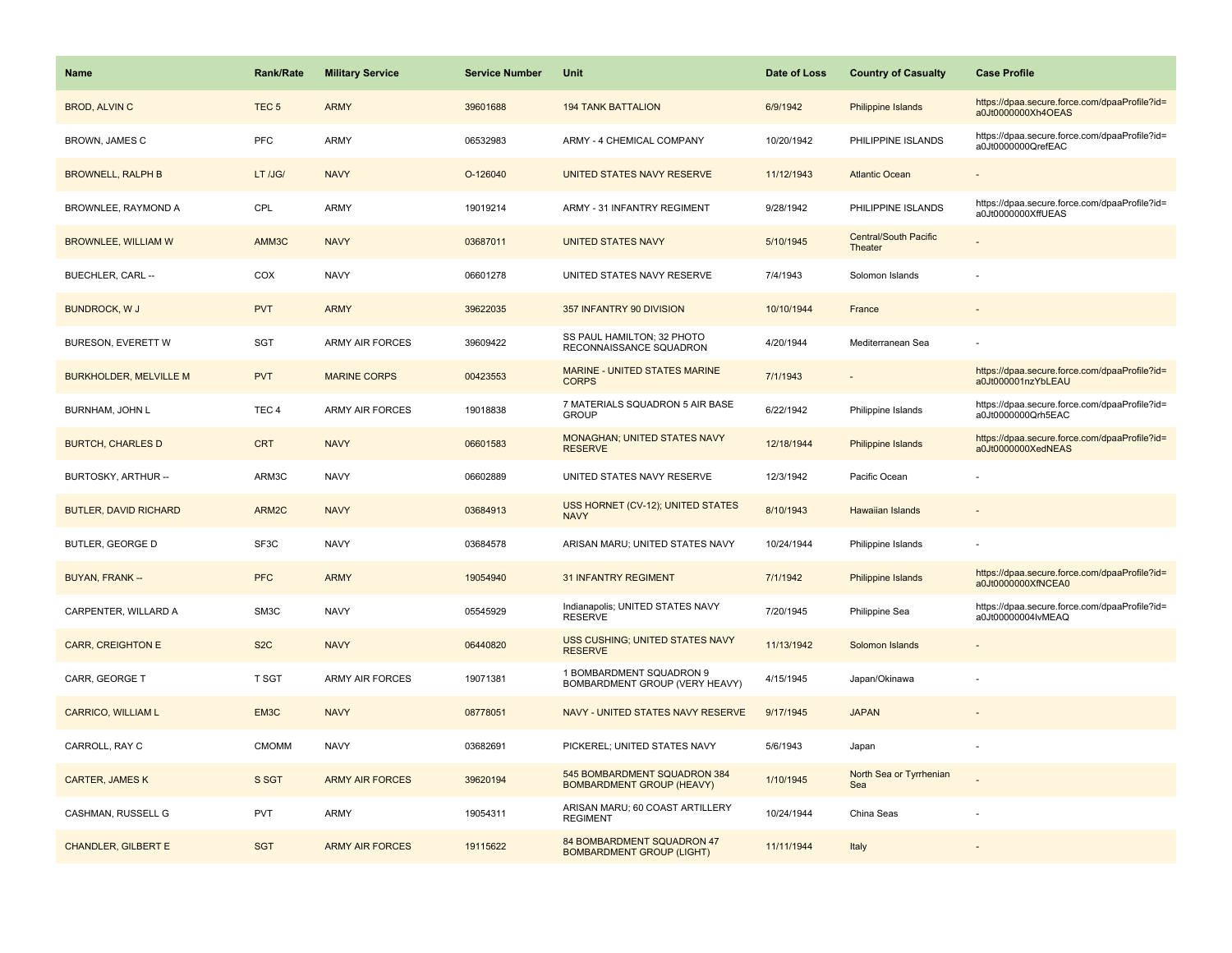| Name                            | Rank/Rate          | <b>Military Service</b> | <b>Service Number</b> | Unit                                                             | Date of Loss | <b>Country of Casualty</b>     | <b>Case Profile</b>                                                 |
|---------------------------------|--------------------|-------------------------|-----------------------|------------------------------------------------------------------|--------------|--------------------------------|---------------------------------------------------------------------|
| CHASE, GALE J.                  | 1LT                | <b>ARMY AIR FORCES</b>  | O-677984              | 56 SQUADRON 375 TROOP CARRIER<br><b>GROUP</b>                    | 12/23/1943   | New Guinea                     |                                                                     |
| <b>CHRISTENSEN, CLARENCE --</b> | EM <sub>1C</sub>   | <b>NAVY</b>             | 03718653              | USS DUNCAN; UNITED STATES NAVY                                   | 10/12/1942   | Solomon Islands                |                                                                     |
| CHRISTENSEN, EDWIN L            | PFC                | <b>ARMY AIR FORCES</b>  | 19019876              | SHINYO MARU; HEADQUARTERS<br>SQUADRON 5 AIR BASE GROUP           | 9/7/1944     | Philippine Islands             |                                                                     |
| <b>CLAPPER, ELWIN E</b>         | 2LT                | <b>ARMY AIR FORCES</b>  | O-812829              | 578 BOMBARDMENT SQUADRON 392<br><b>BOMBARDMENT GROUP (HEAVY)</b> |              | North Sea or Tyrrhenian<br>Sea |                                                                     |
| CLARK, CARL E                   | LT.                | <b>NAVY</b>             | O-098363              | UNITED STATES NAVY RESERVE                                       | 5/23/1944    | Aleutian Islands               |                                                                     |
| CLARK, LAWRENCE V.              | S SGT              | <b>ARMY AIR FORCES</b>  | 19019629              | 95 BOMBARDMENT SQUADRON 17<br><b>BOMBARDMENT GROUP (MEDIUM)</b>  | 11/25/1942   | <b>Atlantic Ocean</b>          |                                                                     |
| CLOUTIER, MARCEL G              | EM1C               | <b>NAVY</b>             | 05545005              | SPENCE: UNITED STATES NAVY<br><b>RESERVE</b>                     | 12/18/1944   | Philippine Islands             |                                                                     |
| <b>CLUZEN, BERNARD S</b>        | Maj                | <b>MARINE CORPS</b>     | O-009034              | MARINE - UNITED STATES MARINE<br><b>CORPS</b>                    | 10/8/1944    | <b>Marshall Islands</b>        |                                                                     |
| COEY, WILLIAM D                 | CAPT               | ARMY AIR FORCES         | O-327671              | 17 SQUADRON 71 TACTICAL<br>RECONNAISSANCE GROUP                  | 11/28/1944   | Philippine Islands             |                                                                     |
| <b>COLEMAN, LEROY ERNEST</b>    | SC <sub>1</sub> C  | <b>NAVY</b>             | 03684255              | <b>USS NORTHAMPTON; UNITED STATES</b><br><b>NAVY</b>             | 11/30/1942   | Solomon Islands                |                                                                     |
| COLLINS, DONALD I               | T SGT              | <b>ARMY AIR FORCES</b>  | 39606925              | 544 BOMBARDMENT SQUADRON 384<br>BOMBARDMENT GROUP (HEAVY)        | 2/3/1944     | North Sea or Tyrrhenian<br>Sea |                                                                     |
| <b>COLLINS, JACK L</b>          | S SGT              | <b>ARMY AIR FORCES</b>  | 19054993              | 424 BOMBARDMENT SQUADRON 307<br><b>BOMBARDMENT GROUP (HEAVY)</b> | 2/13/1943    | Solomon Islands                | https://dpaa.secure.force.com/dpaaProfile?id=<br>a0Jt000001nzWbzEAE |
| CONNERLEY, WILLIAM T.           | <b>SGT</b>         | ARMY AIR FORCES         | 19124922              | 746 BOMBARDMENT SQUADRON 456<br>BOMBARDMENT GROUP (HEAVY)        | 10/16/1944   | Adriatic Sea                   |                                                                     |
| CONNOLLY, JOHN W                | CPL                | <b>ARMY</b>             | 39615892              | <b>193 TANK BATTALION</b>                                        | 4/19/1945    | Japan/Okinawa                  |                                                                     |
| CONNORS, ARTHUR F               | 2LT                | <b>ARMY AIR FORCES</b>  | O-694859              | 526 BOMBARDMENT SQUADRON 379<br>BOMBARDMENT GROUP (HEAVY)        | 7/17/1944    | English Channel                |                                                                     |
| CONWAY, JACK T                  | QM3C               | <b>NAVY</b>             | 08776090              | JOHNSTON; UNITED STATES NAVY<br><b>RESERVE</b>                   | 10/25/1944   | <b>Philippine Sea</b>          |                                                                     |
| COOK, STEEN C                   | CPL                | ARMY                    | 19054294              | ARISAN MARU; 60 COAST ARTILLERY<br><b>REGIMENT</b>               | 10/24/1944   | China Seas                     |                                                                     |
| <b>COOPER, MARCUS W</b>         | MOMM <sub>1C</sub> | <b>NAVY</b>             | 05547241              | PT-283; UNITED STATES NAVY RESERVE                               | 3/17/1944    | <b>Pacific Ocean</b>           |                                                                     |
| COPENHAVER, JOE Y               | CAPT               | ARMY AIR FORCES         | O-729136              | 25 PHOTO SQUADRON 6<br>RECONNAISSANCE GROUP                      | 3/5/1944     |                                |                                                                     |
| <b>CORKERY, ROBERT O</b>        | <b>CPL</b>         | <b>ARMY AIR FORCES</b>  | 19018484              | 20 PURSUIT SQUADRON 24 PURSUIT<br><b>GROUP</b>                   | 3/27/1942    | Philippine Islands             |                                                                     |
| CORY, GRANT H.                  | 1 LT               | ARMY AIR FORCES         | O-737735              | 38 FIGHTER SQUADRON 55 FIGHTER<br><b>GROUP</b>                   | 6/25/1944    | France                         |                                                                     |
| <b>COURTNEY, ROBERT L</b>       | AMM3C              | <b>NAVY</b>             | 06601572              | UNITED STATES NAVY RESERVE                                       | 8/3/1943     | <b>Atlantic Ocean</b>          |                                                                     |
| COXWELL, JOHNATHAN E            | <b>MAJ</b>         | <b>ARMY AIR FORCES</b>  | O-388654              | 372 BOMBARDMENT SQUADRON 307<br>BOMBARDMENT GROUP (HEAVY)        | 1/8/1943     | Hawaiian Islands               |                                                                     |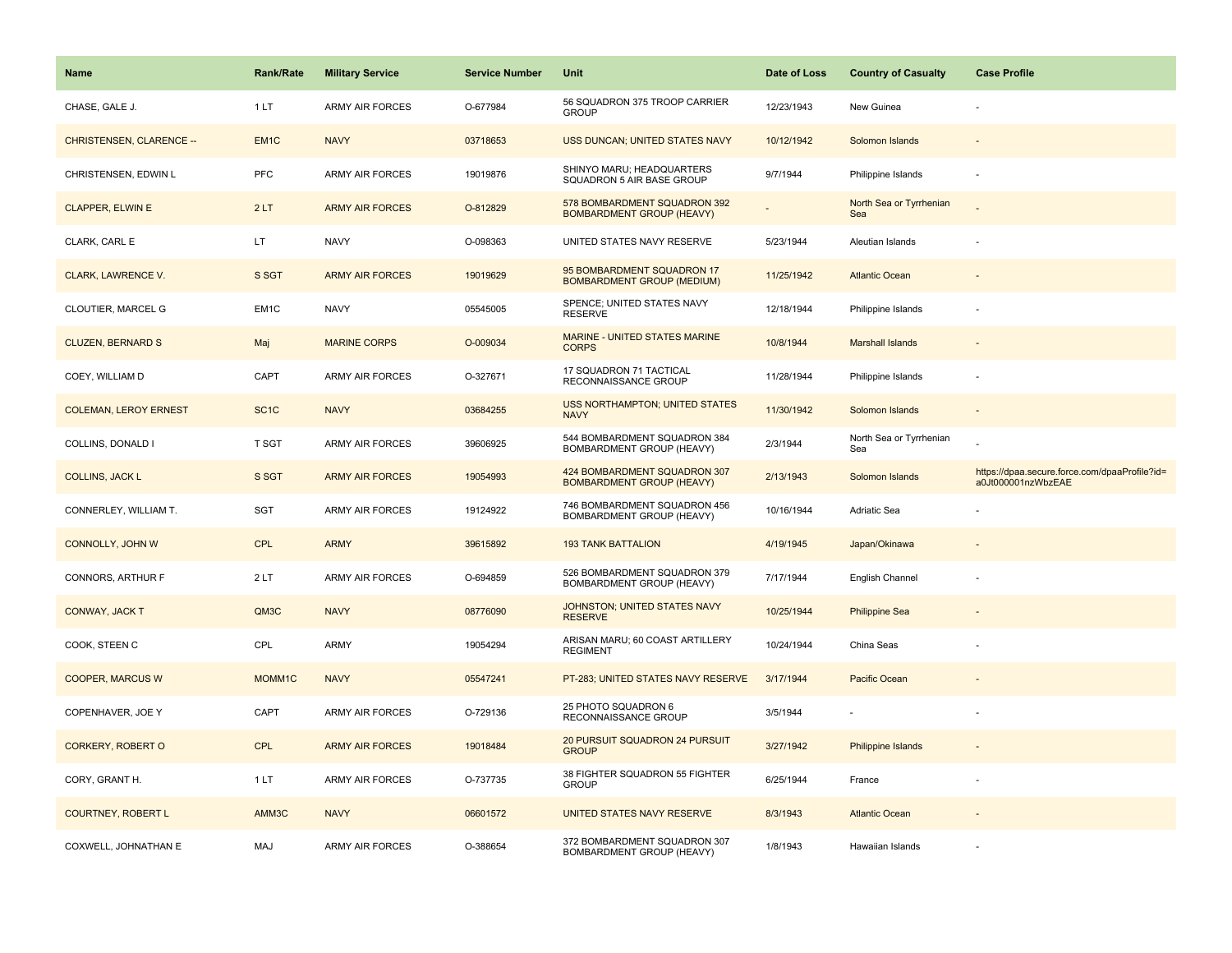| <b>Name</b>                  | <b>Rank/Rate</b>   | <b>Military Service</b> | <b>Service Number</b> | Unit                                                                    | Date of Loss | <b>Country of Casualty</b>              | <b>Case Profile</b>                                                 |
|------------------------------|--------------------|-------------------------|-----------------------|-------------------------------------------------------------------------|--------------|-----------------------------------------|---------------------------------------------------------------------|
| <b>CRICHTON, DOUGLAS E.</b>  | 1LT                | <b>ARMY AIR FORCES</b>  | O-496335              | 96 FIGHTER SQUADRON 82 FIGHTER<br><b>GROUP</b>                          | 7/3/1943     | Sardinia                                |                                                                     |
| CROWLEY, JOHN R              | Y <sub>3</sub> C   | <b>NAVY</b>             | 05545916              | TROUT; UNITED STATES NAVY<br><b>RESERVE</b>                             | 2/29/1944    | Philippine Sea                          |                                                                     |
| <b>CUMMINS, CLAIRE C</b>     | <b>PFC</b>         | <b>ARMY</b>             | 19054602              | ARMY - 693 ORDNANCE COMPANY<br>(AVIATION)                               | 7/7/1942     | PHILIPPINE ISLANDS                      | https://dpaa.secure.force.com/dpaaProfile?id=<br>a0Jt0000000XgqHEAS |
| CUNNINGHAM, WELCOME L        | <b>TSGT</b>        | <b>ARMY AIR FORCES</b>  | 39613477              | 703 BOMBARDMENT SQUADRON 445<br><b>BOMBARDMENT GROUP (HEAVY)</b>        | 11/15/1943   | Caribbean Sea                           |                                                                     |
| DAHL, GLENN N                | ARM1C              | <b>NAVY</b>             | 03684748              | <b>UNITED STATES NAVY</b>                                               | 1/4/1944     | Alaska                                  |                                                                     |
| DALE, ELDON M                | PFC                | <b>ARMY</b>             | 06577841              | ARISAN MARU; 30 BOMBARDMENT<br>SQUADRON 19 BOMBARDMENT GROUP<br>(HEAVY) | 10/24/1944   | China Seas                              |                                                                     |
| DALLMAN, GORDON B            | F <sub>1</sub> C   | <b>NAVY</b>             | 05103562              | <b>GROWLER; UNITED STATES NAVY</b><br><b>RESERVE</b>                    | 11/7/1944    | China Seas                              |                                                                     |
| DANIEL, LLOYD MAXTON         | Y <sub>1</sub> C   | <b>NAVY</b>             | 03682927              | USS Arizona; UNITED STATES NAVY                                         | 12/7/1941    | Hawaiian Islands                        | https://dpaa.secure.force.com/dpaaProfile?id=<br>a0Jt0000000BS4VEAW |
| DANIELS, RICHARD H           | <b>CPL</b>         | <b>ARMY</b>             | 19054549              | ARISAN MARU; 59 COAST ARTILLERY<br><b>REGIMENT</b>                      | 10/24/1944   | China Seas                              |                                                                     |
| DAVID, LEON E                | <b>ENS</b>         | <b>NAVY</b>             | O-104109              | UNITED STATES NAVY RESERVE                                              | 7/9/1942     | Solomon Islands                         |                                                                     |
| DAVIS, GEORGE DUANE          | S <sub>2</sub> C   | <b>NAVY</b>             | 06602422              | USS MEREDITH; UNITED STATES NAVY<br><b>RESERVE</b>                      | 10/15/1942   | Solomon Islands                         |                                                                     |
| DAYLONG, JAMES E             | MOMM <sub>2C</sub> | <b>NAVY</b>             | 06601646              | USS SCULPIN; UNITED STATES NAVY<br><b>RESERVE</b>                       | 11/19/1943   | Gilbert Islands                         |                                                                     |
| <b>DEATON, ELLSWORTH T</b>   | S <sub>1C</sub>    | <b>NAVY</b>             | 08775540              | <b>UNITED STATES NAVY</b>                                               | 1/4/1945     | <b>Central/South Pacific</b><br>Theater |                                                                     |
| DEEDS, BUFERD A              | BM <sub>2</sub> C  | <b>NAVY</b>             | 03684159              | ARISAN MARU; UNITED STATES NAVY                                         | 10/24/1944   | Central/South Pacific<br>Theater        |                                                                     |
| DELP, GARY D                 | <b>T SGT</b>       | <b>ARMY AIR FORCES</b>  | 39173438              | 531 BOMBARDMENT SQUADRON 380<br><b>BOMBARDMENT GROUP (HEAVY)</b>        | 6/11/1943    | <b>New Britain Island</b>               |                                                                     |
| DEMARAIS, PETE --            | <b>PFC</b>         | <b>ARMY</b>             | 19019843              | 30 INFANTRY 3 DIVISION                                                  | 11/8/1943    | Italy                                   |                                                                     |
| DHONDT, AUGUST M             | SEA1               | <b>NAVY</b>             | 03686349              | Neosho; UNITED STATES NAVY                                              | 5/7/1942     | <b>Coral Sea</b>                        |                                                                     |
| DIGNAN, GEORGE J             | LT.                | <b>NAVY</b>             | O-112309              | UNITED STATES NAVY RESERVE                                              | 2/21/1945    | Bonin & Volcano Islands                 | ÷,                                                                  |
| <b>DITTRICH, CHARLES J</b>   | S <sub>1</sub> C   | <b>NAVY</b>             | 05547750              | JOHNSTON; UNITED STATES NAVY                                            | 10/25/1944   | <b>Philippine Sea</b>                   |                                                                     |
| DIXON, RAYMOND C             | S SGT              | <b>ARMY AIR FORCES</b>  | 39614738              | 394 BOMBARDMENT SQUADRON 5<br>BOMBARDMENT GROUP (HEAVY)                 | 4/2/1944     | Caroline Islands                        |                                                                     |
| DOHERTY, JOHN ALBERT         | MM <sub>2</sub> C  | <b>NAVY</b>             | 03684133              | USS Arizona; UNITED STATES NAVY                                         | 12/7/1941    | <b>Hawaiian Islands</b>                 | https://dpaa.secure.force.com/dpaaProfile?id=<br>a0Jt000000mzRS5EAM |
| DUGGAN, WILLIAM P.           | 2LT                | <b>ARMY AIR FORCES</b>  | O-741891              | 533 BOMBARDMENT SQUADRON 381<br><b>BOMBARDMENT GROUP (HEAVY)</b>        | 10/9/1943    | North Sea or Tyrrhenian<br>Sea          |                                                                     |
| <b>DULLUM, JERALD FRASER</b> | EM3C               | <b>NAVY</b>             | 03684741              | USS Arizona; UNITED STATES NAVY                                         | 12/7/1941    | Hawaiian Islands                        | https://dpaa.secure.force.com/dpaaProfile?id=<br>a0Jt0000000BScNEAW |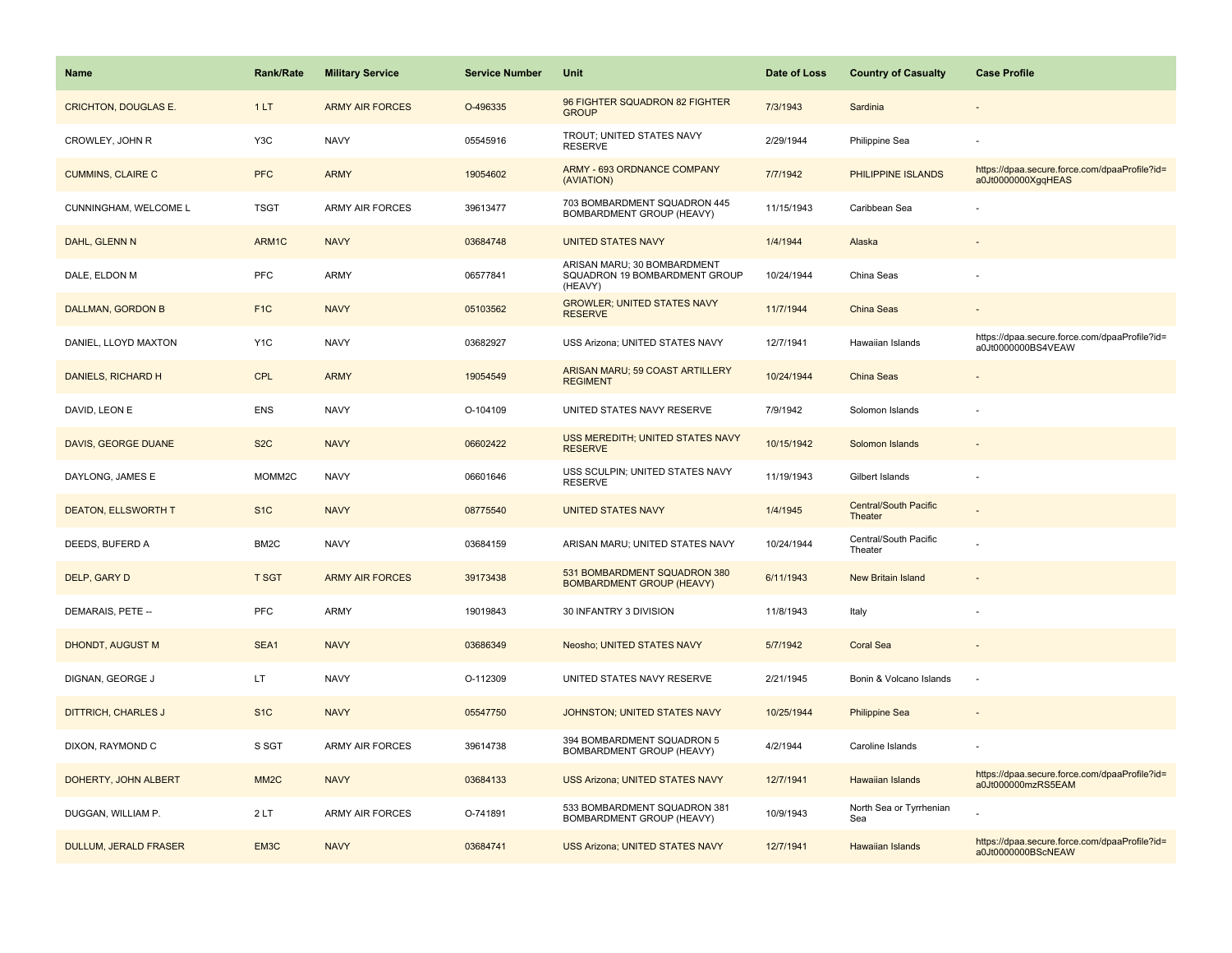| Name                        | Rank/Rate         | <b>Military Service</b> | <b>Service Number</b> | Unit                                                                     | Date of Loss | <b>Country of Casualty</b>     | <b>Case Profile</b>                                                 |
|-----------------------------|-------------------|-------------------------|-----------------------|--------------------------------------------------------------------------|--------------|--------------------------------|---------------------------------------------------------------------|
| DUNN, JAMES EARL            | BM1C              | <b>NAVY</b>             | 03682826              | Pollux; UNITED STATES NAVY                                               | 2/18/1942    | Newfoundland                   |                                                                     |
| DUSKO, JOHN P               | BKR <sub>2C</sub> | <b>NAVY</b>             | 05546782              | <b>TRIGGER; UNITED STATES NAVY</b><br><b>RESERVE</b>                     | 3/28/1945    | Ryukyus Islands                |                                                                     |
| EDWARDS, JOHN A             | SGT               | ARMY AIR FORCES         | 39927521              | 858 BOMBARDMENT SQUADRON 492<br>BOMBARDMENT GROUP (HEAVY)                | 4/19/1945    | North Sea or Tyrrhenian<br>Sea |                                                                     |
| <b>ELDRIDGE, FRANK J</b>    | B <sub>2C</sub>   | <b>NAVY</b>             | 03683877              | USS JARVIS; UNITED STATES NAVY                                           | 8/9/1942     | Solomon Islands                |                                                                     |
| ELFORD, LESLIE E            | S <sub>2</sub> C  | <b>NAVY</b>             | 06600864              | USS JARVIS; UNITED STATES NAVY<br><b>RESERVE</b>                         | 8/9/1942     | Solomon Islands                |                                                                     |
| <b>ENNIS, ROBERT E</b>      | <b>CAPT</b>       | <b>ARMY</b>             | O-377136              | SHINYO MARU; 103 INFANTRY<br>REGIMENT 101 DIVISION (PHILIPPINE<br>SCOUT) | 9/7/1944     | <b>Philippine Islands</b>      |                                                                     |
| FAGER, PETER J              | S SGT             | <b>ARMY AIR FORCES</b>  | 39617321              | 448 BOMBARDMENT GROUP (HEAVY),<br>713 BOMBARDMENT SQUADRON               | 4/4/1945     | Germany                        |                                                                     |
| FAIRCHILD, EDWIN M          | S <sub>2</sub> C  | <b>NAVY</b>             | 06602824              | USS MEREDITH; UNITED STATES NAVY<br><b>RESERVE</b>                       | 10/15/1942   | Solomon Islands                |                                                                     |
| FELT, ROBERT S              | LT.               | <b>NAVY</b>             | O-099901              | UNITED STATES NAVY RESERVE                                               | 6/2/1944     | Pacific Ocean                  |                                                                     |
| FETHEROLF, NORMAN G.        | <b>PVT</b>        | <b>ARMY AIR FORCES</b>  | 19054523              | 28 MATERIALS SQUADRON 20 AIR BASE<br><b>GROUP</b>                        | 12/8/1941    | <b>Philippine Islands</b>      | https://dpaa.secure.force.com/dpaaProfile?id=<br>a0Jt000001nzZHoEAM |
| FIDLER, PAUL F              | LT /JG/           | <b>NAVY</b>             | O-242102              | UNITED STATES NAVY RESERVE                                               | 12/8/1944    | Italy                          |                                                                     |
| <b>FIERCE, FREDERICK S.</b> | S SGT             | <b>ARMY AIR FORCES</b>  | 19071783              | 17 RECONNAISSANCE SQUADRON 71<br>RECONNAISSANCE GROUP                    | 5/28/1944    | <b>Netherlands East Indies</b> |                                                                     |
| FLECK, ANTON T              | <b>PVT</b>        | <b>ARMY</b>             | 19054525              | ARISAN MARU; 59 COAST ARTILLERY<br><b>REGIMENT</b>                       | 10/24/1944   | China Seas                     |                                                                     |
| FOLZ, JOHN A                | <b>PVT</b>        | <b>ARMY AIR FORCES</b>  | 19018775              | 20 PURSUIT SQUADRON 24 PURSUIT<br><b>GROUP</b>                           | 6/23/1942    | Philippine Islands             | https://dpaa.secure.force.com/dpaaProfile?id=<br>a0Jt0000000XhEJEA0 |
| FORMAN, PERCY WENDELL       | Ens               | <b>NAVY</b>             | O-99721               |                                                                          | 2/24/1942    | Wake Island                    |                                                                     |
| FOSS, GEORGE O              | <b>ENS</b>        | <b>NAVY</b>             | O-145847              | UNITED STATES NAVY RESERVE                                               | 5/15/1943    | Pacific Ocean                  |                                                                     |
| FOSS, JOSEPH C              | 2LT               | ARMY AIR FORCES         | O-768055              | AIR CORPS                                                                | 7/15/1944    | Pacific Ocean                  |                                                                     |
| <b>FRANCISCO, PETER J</b>   | <b>PVT</b>        | <b>ARMY</b>             | 19019813              | ARISAN MARU; 75 ORDNANCE<br><b>COMPANY</b>                               | 10/24/1944   | China Seas                     |                                                                     |
| FRAZIER, THOMAS D           | S SGT             | <b>ARMY AIR FORCES</b>  | 39608344              | 323 BOMBARDMENT SQUADRON 91<br>BOMBARDMENT GROUP (HEAVY)                 | 10/9/1943    | <b>Baltic Sea</b>              |                                                                     |
| <b>GAMACHE, JOSEPH D</b>    | <b>PVT</b>        | <b>ARMY</b>             | 19018766              | 33 QUARTERMASTER TRUCK REGIMENT                                          | 7/1/1942     | Philippine Islands             | https://dpaa.secure.force.com/dpaaProfile?id=<br>a0Jt0000000XiL6EAK |
| GASAWAY, HARRY S            | 2LT               | <b>ARMY AIR FORCES</b>  | O-730448              | 97 FIGHTER SQUADRON 82 FIGHTER<br><b>GROUP</b>                           | 3/4/1943     | Mediterranean Sea              |                                                                     |
| <b>GIDEL, FREDRICK A</b>    | AMM3C             | <b>NAVY</b>             | 05547629              | <b>UNITED STATES NAVY</b>                                                | 7/30/1945    | French Indochina               |                                                                     |
| GILL, JAMES M               | <b>PVT</b>        | <b>ARMY AIR FORCES</b>  | 19019510              | 28 MATERIALS SQUADRON 20 AIR BASE<br><b>GROUP</b>                        | 12/8/1941    | Philippine Islands             | https://dpaa.secure.force.com/dpaaProfile?id=<br>a0Jt000001nzYxjEAE |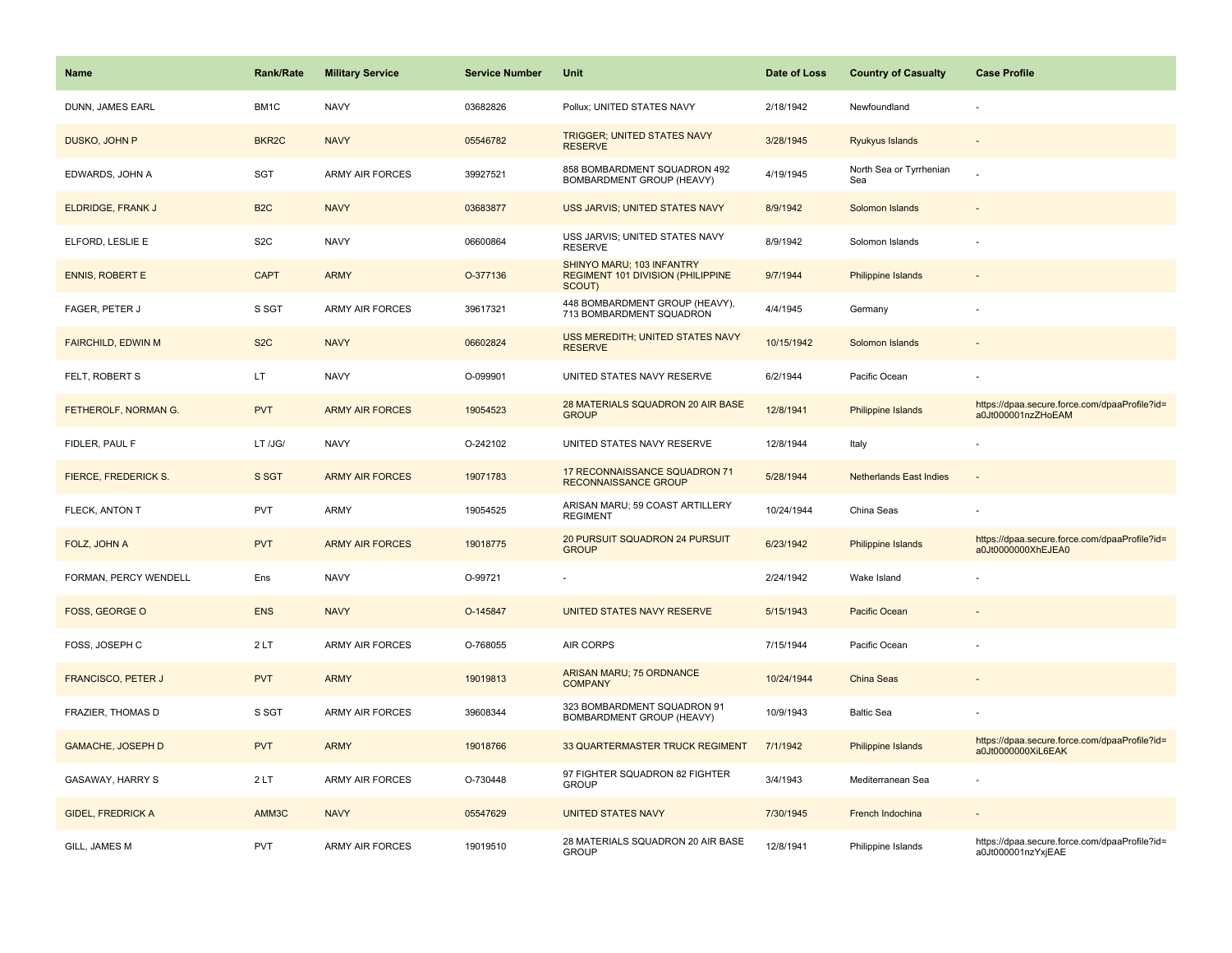| <b>Name</b>                | Rank/Rate         | <b>Military Service</b> | <b>Service Number</b> | Unit                                                                   | Date of Loss | <b>Country of Casualty</b>                             | <b>Case Profile</b>                                                 |
|----------------------------|-------------------|-------------------------|-----------------------|------------------------------------------------------------------------|--------------|--------------------------------------------------------|---------------------------------------------------------------------|
| <b>GILLIN, JOHN F</b>      | <b>SGT</b>        | <b>ARMY</b>             | 39616317              | SS Leopoldville; 262 INFANTRY 66<br><b>DIVISION</b>                    | 12/24/1944   | <b>English Channel</b>                                 |                                                                     |
| GOBER, GEORGE W            | CPL               | ARMY                    | 39601028              | 194 TANK BATTALION                                                     | 1/16/1945    | China Seas                                             |                                                                     |
| <b>GOODRICH, BURDETT C</b> | 1LT               | <b>ARMY AIR FORCES</b>  | O-750504              | <b>459 FIGHTER SQUADRON 80 FIGHTER</b><br><b>GROUP</b>                 | 2/24/1945    | <b>Burma</b>                                           |                                                                     |
| GRAHAM, CARL G             | 1LT               | ARMY AIR FORCES         | O-769804              | 97 FIGHTER SQUADRON 82 FIGHTER<br><b>GROUP</b>                         | 2/17/1945    | Adriatic Sea                                           |                                                                     |
| <b>GRAY, CLAIR A</b>       | <b>CPL</b>        | <b>ARMY AIR FORCES</b>  | 39616720              | <b>75 BOMBARDMENT SQUADRON 42</b><br><b>BOMBARDMENT GROUP (MEDIUM)</b> | 1/12/1945    | Celebes                                                |                                                                     |
| GRAY, DENNIS --            | <b>ENS</b>        | <b>NAVY</b>             | O-337903              | UNITED STATES NAVY RESERVE                                             | 4/10/1945    | Ryukyus Islands                                        |                                                                     |
| <b>GREEN, JOHN ROBERT</b>  | TM <sub>1</sub> C | <b>NAVY</b>             | 03682599              | USS LAFFEY; UNITED STATES NAVY                                         | 11/13/1942   | Solomon Islands                                        | $\overline{\phantom{a}}$                                            |
| GRUEL, CLIFFORD L          | WT2C              | <b>NAVY</b>             | 03686753              | Rowan; UNITED STATES NAVY                                              | 9/11/1943    | Italy                                                  |                                                                     |
| GUMS, JOHN --              | S SGT             | <b>ARMY AIR FORCES</b>  | 39333862              | 424 BOMBARDMENT SQUADRON 307<br><b>BOMBARDMENT GROUP (HEAVY)</b>       | 10/18/1944   | <b>Borneo</b>                                          |                                                                     |
| GUNN, MURPHY J             | EM3C              | <b>NAVY</b>             | 06603209              | NAVY - UNITED STATES NAVY RESERVE                                      | 11/10/1944   | ADMIRALTY ISLANDS                                      | https://dpaa.secure.force.com/dpaaProfile?id=<br>a0Jt0000000XemZEAS |
| <b>GUSE, WILLIAM G</b>     | S SGT             | <b>ARMY AIR FORCES</b>  | 39178395              | 336 BOMBARDMENT SQUADRON 95<br><b>BOMBARDMENT GROUP (HEAVY)</b>        | 6/13/1943    | Germany                                                |                                                                     |
| HAGGERTY, ROBERT F         | MAJ               | <b>ARMY</b>             | O-018085              | ARMY - 91 COAST ARTILLERY<br><b>REGIMENT (PS)</b>                      | 12/15/1944   | PHILIPPINE ISLANDS                                     |                                                                     |
| <b>HAIGHT, DONALD H</b>    | RDM2C             | <b>NAVY</b>             | 05546081              | <b>HOEL: UNITED STATES NAVY RESERVE</b>                                | 10/25/1944   | <b>Philippine Sea</b>                                  |                                                                     |
| HAMILTON, WOODROW W        | PFC               | <b>ARMY</b>             | 39604664              | 137 INFANTRY 35 DIVISION                                               | 11/23/1944   | France                                                 |                                                                     |
| HAMMERSTROM, DONALD A.     | 2LT               | <b>ARMY AIR FORCES</b>  | O-758991              | 94 FIGHTER SQUADRON 1 FIGHTER<br><b>GROUP</b>                          | 5/17/1944    | <b>Adriatic Sea</b>                                    |                                                                     |
| HAND, WILLIAM E            | <b>ENS</b>        | <b>NAVY</b>             | O-129759              | UNITED STATES NAVY RESERVE                                             | 11/22/1942   | Alaska                                                 |                                                                     |
| HANSON, JOHN W.            | 1LT               | <b>ARMY AIR FORCES</b>  | O-434002              | 64 BOMBARDMENT SQUADRON 43<br><b>BOMBARDMENT GROUP (HEAVY)</b>         | 1/5/1943     | <b>New Britain Island</b>                              |                                                                     |
| HARALSON, HENRY B          | SGT               | <b>ARMY</b>             | 06587362              | ARISAN MARU; HEADQUARTERS<br>COMPANY PHILIPPINES DEPARTMENT            | 10/24/1944   | China Seas                                             |                                                                     |
| HARPER, JOE L              | ARM2C             | <b>NAVY</b>             | 06600893              | UNITED STATES NAVY RESERVE                                             | 5/21/1943    | Solomon Islands                                        |                                                                     |
| HARTMAN, WILLIAM --        | S SGT             | ARMY AIR FORCES         | 19048328              | 20 PURSUIT SQUADRON 24 PURSUIT<br><b>GROUP</b>                         | 6/13/1942    | Philippine Islands                                     | https://dpaa.secure.force.com/dpaaProfile?id=<br>a0Jt00000004rsBEAQ |
| <b>HATCH, FRANK G</b>      | 1LT               | <b>ARMY AIR FORCES</b>  | O-557035              | 772 BOMBARDMENT SQUADRON 463<br><b>BOMBARDMENT GROUP (HEAVY)</b>       | 2/16/1945    | <b>Adriatic Sea</b>                                    |                                                                     |
| HAYNES, HOWARD C           | <b>PVT</b>        | <b>ARMY</b>             | 39619802              | 135 INFANTRY 34 DIVISION                                               | 5/31/1944    | Italy                                                  |                                                                     |
| HEIN, GLENN L              | 2LT               | <b>ARMY AIR FORCES</b>  | O-744893              | 704 BOMBARDMENT SQUADRON 446<br><b>BOMBARDMENT GROUP (HEAVY)</b>       | 10/29/1943   | <b>Atlantic Ocean: North</b><br><b>American Waters</b> |                                                                     |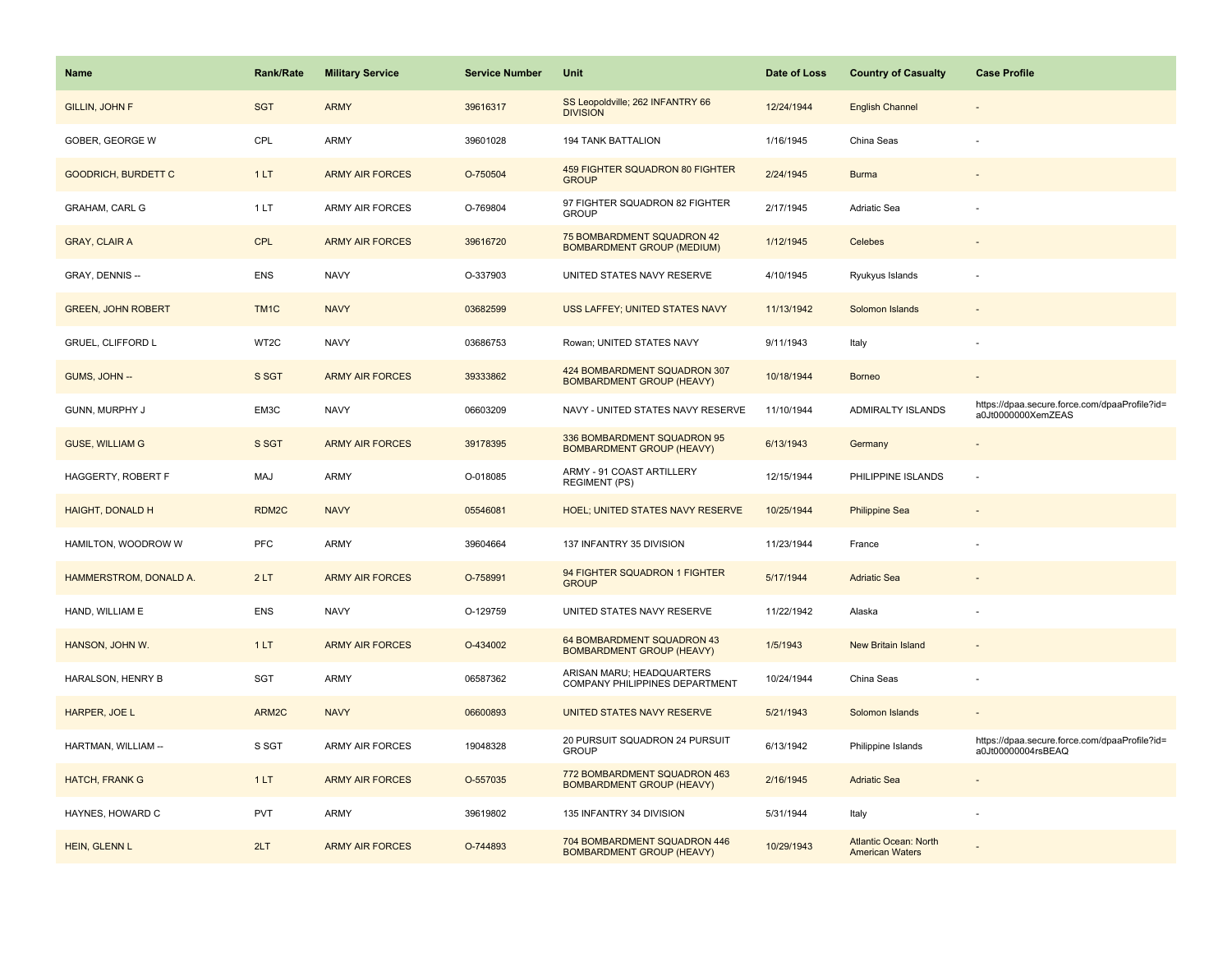| <b>Name</b>             | <b>Rank/Rate</b>   | <b>Military Service</b> | <b>Service Number</b> | Unit                                                                   | Date of Loss | <b>Country of Casualty</b> | <b>Case Profile</b>                                                 |
|-------------------------|--------------------|-------------------------|-----------------------|------------------------------------------------------------------------|--------------|----------------------------|---------------------------------------------------------------------|
| HELGESON, HAROLD M      | S <sub>1</sub> C   | <b>NAVY</b>             | 03687167              | UNITED STATES NAVY                                                     | 11/24/1943   | <b>Atlantic Ocean</b>      |                                                                     |
| <b>HENDRICKSON, CD</b>  | 1LT                | <b>ARMY AIR FORCES</b>  | O-886158              | <b>AIR CORPS</b>                                                       | 10/16/1944   | <b>British Isles</b>       |                                                                     |
| HENRY, GEORGE ROBERT    | <b>CDR</b>         | <b>NAVY</b>             | O-075834              | UNITED STATES NAVY                                                     | 6/30/1943    | Solomon Islands            |                                                                     |
| <b>HERAK, GEORGE P</b>  | 1LT                | <b>ARMY AIR FORCES</b>  | O-856469              | 678 BOMBARDMENT SQUADRON 444<br><b>BOMBARDMENT GROUP (VERY HEAVY)</b>  | 6/1/1945     | Japan/Okinawa              |                                                                     |
| HILL, ARTHUR H          | AMM3C              | <b>NAVY</b>             | 05547341              | UNITED STATES NAVY RESERVE                                             | 3/7/1945     | Wake Island                | https://dpaa.secure.force.com/dpaaProfile?id=<br>a0Jt000001nza7SEAQ |
| HILL, GEORGE L          | <b>T SGT</b>       | <b>ARMY AIR FORCES</b>  | 19071337              | 873 BOMBARDMENT SQUADRON 498<br><b>BOMBARDMENT GROUP (VERY HEAVY)</b>  | 4/1/1945     | Marianas Islands           |                                                                     |
| HILTON, ORA E           | PVT                | <b>ARMY</b>             | 39389655              | 1 REGIMENT 1 ARMORED DIVISION                                          | 2/14/1943    | Tunisia                    |                                                                     |
| HIRT, JOSEPH --         | SF3C               | <b>NAVY</b>             | 03683937              | <b>USS PRESTON; UNITED STATES NAVY</b>                                 | 11/15/1942   | Solomon Islands            |                                                                     |
| HODKE, HERMAN J         | S <sub>2</sub> C   | <b>NAVY</b>             | 03687321              | SS WICHITA; UNITED STATES NAVY                                         | 9/19/1942    | Virgin Islands             |                                                                     |
| <b>HOLMBERG, JOHN L</b> | SOM <sub>3</sub> C | <b>NAVY</b>             | 05547197              | HOEL; UNITED STATES NAVY RESERVE                                       | 10/28/1944   | <b>Philippine Sea</b>      |                                                                     |
| HOLT, WILLIAM M         | LT/JG/             | <b>NAVY</b>             | O-098542              | UNITED STATES NAVY RESERVE                                             | 8/7/1942     | Solomon Islands            |                                                                     |
| <b>HOOCKS, FOREST S</b> | <b>PVT</b>         | <b>ARMY</b>             | 39609023              | <b>118 ENGINEERS COMBAT BATTALION 43</b><br><b>DIVISION</b>            | 7/2/1943     | Solomon Islands            | $\sim$                                                              |
| HOOD, JOHN S            | M SGT              | <b>ARMY AIR FORCES</b>  | 19019038              | 311 TROOP CARRIER SQUADRON                                             | 10/12/1945   | Philippine Sea             |                                                                     |
| HOOPER, HENRY L         | 2LT                | <b>ARMY AIR FORCES</b>  | O-762731              | 444 BOMBARDMENT SQUADRON 320<br><b>BOMBARDMENT GROUP (MEDIUM)</b>      | 11/16/1944   | Italy                      | $\overline{a}$                                                      |
| HORNING, NELSON A       | PFC                | <b>ARMY</b>             | 39618162              | ARMY - 240 ENGINEERS<br>CONSTRUCTION BATTALION                         | 12/21/1944   | PHILIPPINE ISLANDS         | ÷,                                                                  |
| HOUSEAL, EARL           | <b>PVT</b>         | <b>ARMY AIR FORCES</b>  | 19018051              | ORYOKU MARU; 14 BOMBARDMENT<br>SQUADRON 7 BOMBARDMENT GROUP<br>(HEAVY) | 12/15/1944   | <b>Philippine Islands</b>  |                                                                     |
| HOWE, HENRY R           | PHM3C              | <b>NAVY</b>             | 07339701              | UNITED STATES NAVY RESERVE                                             | 3/25/1945    | Philippine Sea             |                                                                     |
| HOWKE, RICHARD J.       | <b>CPL</b>         | <b>ARMY AIR FORCES</b>  | 19018487              | <b>HEADQUARTERS SQUADRON 24</b><br><b>PURSUIT GROUP</b>                | 4/16/1942    | * Documentation Lacking    | https://dpaa.secure.force.com/dpaaProfile?id=<br>a0Jt000001nl5AdEAK |
| HRUSKA, LAMBERT J       | CAPT               | <b>ARMY</b>             | O-363866              | 7th Infantry Regiment, 3d Infantry Division                            | 8/10/1943    | Sicily                     |                                                                     |
| HUGGANS, JIM --         | <b>PFC</b>         | <b>ARMY</b>             | 39606595              | 228 MEDICAL DISPENSARY (AVIATION)                                      | 4/20/1944    | Mediterranean Sea          |                                                                     |
| HUGHES, JOHN W          | CPL                | <b>ARMY</b>             | 19018995              | ARMY - 31 INFANTRY REGIMENT                                            | 1/23/1945    | <b>CHINA SEAS</b>          | https://dpaa.secure.force.com/dpaaProfile?id=<br>a0Jt000001BhHXSEA3 |
| HULBURT, ROBERT L       | S <sub>2</sub> C   | <b>NAVY</b>             | 03687319              | SS WICHITA; UNITED STATES NAVY                                         | 9/19/1942    | Virgin Islands             |                                                                     |
| HUMMEL, RAYMOND H       | TEC <sub>4</sub>   | <b>ARMY</b>             | 39613682              | <b>44 TANK BATTALION</b>                                               | 2/7/1945     | Philippine Islands         |                                                                     |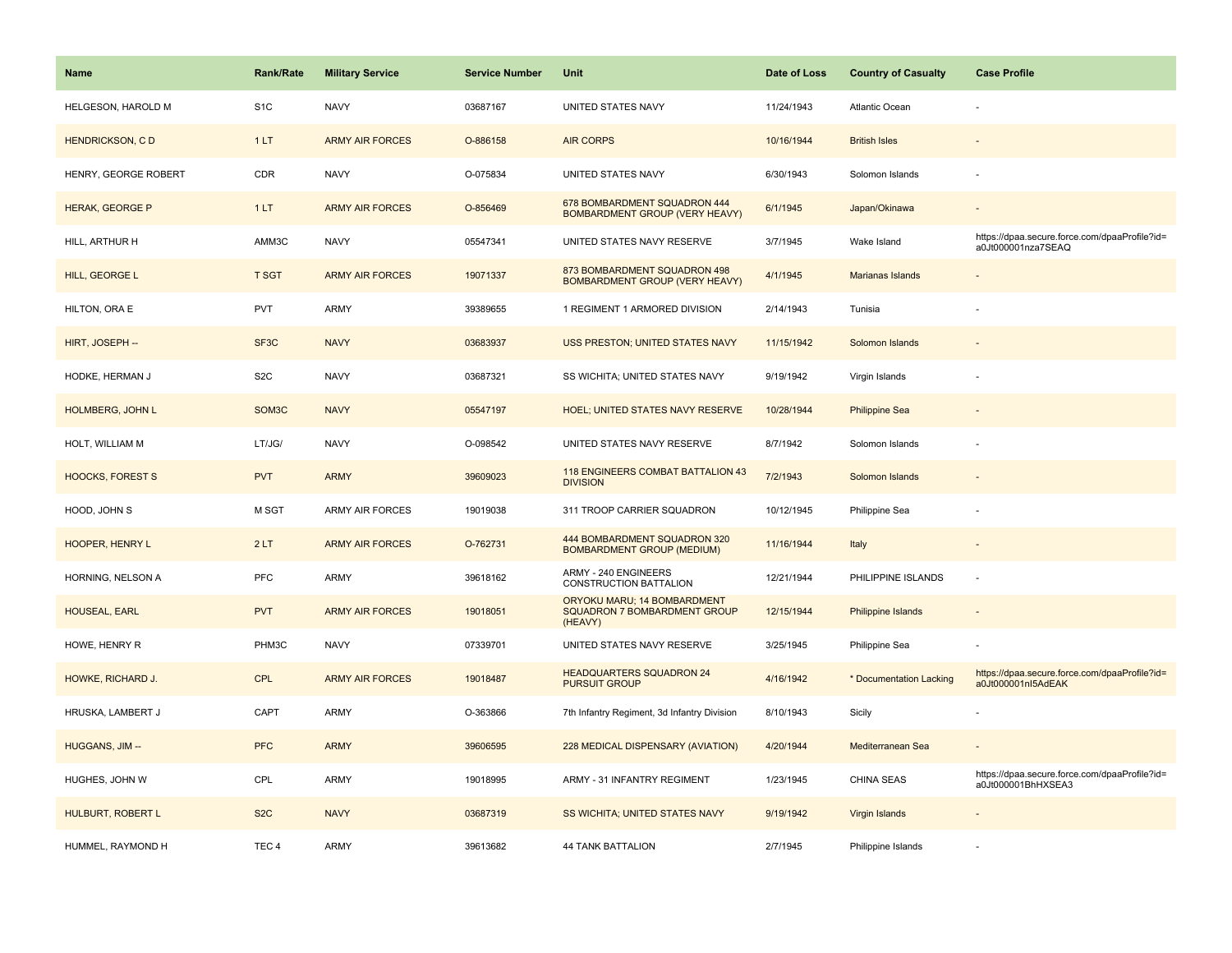| <b>Name</b>                  | Rank/Rate         | <b>Military Service</b> | <b>Service Number</b> | Unit                                                           | Date of Loss | <b>Country of Casualty</b>                   | <b>Case Profile</b>                                                 |
|------------------------------|-------------------|-------------------------|-----------------------|----------------------------------------------------------------|--------------|----------------------------------------------|---------------------------------------------------------------------|
| HUNDLEY, FRANK --            | <b>SGT</b>        | <b>MARINE CORPS</b>     | 00261642              | MARINE - UNITED STATES MARINE<br><b>CORPS</b>                  | 5/6/1942     | <b>Philippine Islands</b>                    |                                                                     |
| HURST, ROBERT H              | LT.               | <b>NAVY</b>             | O-087491              | NAVY - UNITED STATES NAVY RESERVE                              | 7/30/1945    | PHILIPPINE SEA                               | https://dpaa.secure.force.com/dpaaProfile?id=<br>a0Jt0000000ccSkEAI |
| <b>INGRAM, WILBUR L</b>      | <b>PVT</b>        | <b>ARMY</b>             | 39935580              | ARMY - 307 INFANTRY 77 DIVISION                                | 5/16/1945    | <b>JAPAN/OKINAWA</b>                         |                                                                     |
| <b>IRVINE, HAMDEN C</b>      | LT.               | <b>NAVY</b>             | O-106857              | UNITED STATES NAVY RESERVE                                     | 6/2/1944     | Pacific Ocean                                |                                                                     |
| <b>IRVINE, LLOYD W.</b>      | <b>PFC</b>        | <b>ARMY AIR FORCES</b>  | 19018812              | 20 PURSUIT SQUADRON 24 PURSUIT<br><b>GROUP</b>                 | 6/12/1942    | Philippine Islands                           |                                                                     |
| JACKSON, LEONARD R J         | <b>PVT</b>        | <b>ARMY</b>             | 19054317              | ARMY - 60 COAST ARTILLERY<br><b>REGIMENT</b>                   | 10/31/1942   | PHILIPPINE ISLANDS                           | https://dpaa.secure.force.com/dpaaProfile?id=<br>a0Jt00000004nkUEAQ |
| JARRETT, DANIEL D            | 2LT               | <b>ARMY AIR FORCES</b>  | O-683457              | 67 BOMBARDMENT SQUADRON 44<br><b>BOMBARDMENT GROUP (HEAVY)</b> | 11/18/1943   | Norway                                       |                                                                     |
| JENSEN, ROBERT J             | SM <sub>1</sub> C | <b>NAVY</b>             | 03682344              | PECOS; UNITED STATES NAVY                                      | 3/1/1942     | Java                                         | ÷                                                                   |
| JOHNSON, EIVIND O            | <b>ACMM</b>       | <b>NAVY</b>             | 05546652              | NAVY - UNITED STATES NAVY RESERVE                              | 2/21/1945    | <b>BONIN &amp; VOLCANO</b><br><b>ISLANDS</b> |                                                                     |
| JOHNSON, ERNEST C            | S <sub>2</sub> C  | <b>NAVY</b>             | 06600500              | Neosho; UNITED STATES NAVY<br><b>RESERVE</b>                   | 5/7/1942     | Coral Sea                                    |                                                                     |
| JOHNSON, LAWRENCE P.         | <b>CAPT</b>       | <b>ARMY</b>             | O-450044              | 504 PARACHUTE INFANTRY 82<br><b>AIRBORNE DIVISION</b>          | 7/10/1943    | Sicily                                       |                                                                     |
| JOHNSON, STANLEY W.          | 2LT               | <b>ARMY AIR FORCES</b>  | O-743343              | 9 FIGHTER SQUADRON 49 FIGHTER<br><b>GROUP</b>                  | 11/7/1943    | New Britain Island                           |                                                                     |
| JOZOVICH, MICHAEL J          | F <sub>1</sub> C  | <b>NAVY</b>             | 08775926              | PRINGLE; UNITED STATES NAVY<br><b>RESERVE</b>                  | 4/16/1945    | <b>Philippine Sea</b>                        |                                                                     |
| KAMPS, ALOYS L.              | 1LT               | ARMY AIR FORCES         | O-691367              | 515 BOMBARDMENT SQUADRON 376<br>BOMBARDMENT GROUP (HEAVY)      | 10/17/1944   | Adriatic Sea                                 |                                                                     |
| KARY, JOHN V                 | S SGT             | <b>ARMY AIR FORCES</b>  | 19071394              | 448 BOMBARDMENT GROUP (HEAVY),<br>713 BOMBARDMENT SQUADRON     | 8/5/1944     | North Sea or Tyrrhenian<br>Sea               |                                                                     |
| KAZART, WOODROW W            | PVT               | <b>ARMY</b>             | 19054997              | ARISAN MARU; QUARTERMASTER<br><b>CORPS</b>                     | 10/24/1944   | China Seas                                   |                                                                     |
| <b>KEILMAN, PAUL H.</b>      | 1LT               | <b>ARMY AIR FORCES</b>  | O-727349              | 68 BOMBARDMENT SQUADRON 44<br><b>BOMBARDMENT GROUP (HEAVY)</b> | 1/27/1943    | Holland                                      |                                                                     |
| KEIRN, KEITH --              | MOMM3C            | <b>NAVY</b>             | 03684421              | S-28; UNITED STATES NAVY                                       | 7/4/1944     | Hawaiian Islands                             |                                                                     |
| <b>KEOUGH, STANLEY JAMES</b> | <b>PFC</b>        | <b>MARINE CORPS</b>     | 00274614              | <b>MARINE - UNITED STATES MARINE</b><br><b>CORPS</b>           | 10/24/1944   | Pacific Ocean                                |                                                                     |
| <b>KESLER, MERREL R</b>      | AMM2C             | <b>NAVY</b>             | 05546536              | UNITED STATES NAVY RESERVE                                     | 4/26/1944    | Hawaiian Islands                             |                                                                     |
| <b>KINNEY, LAWRENCE C</b>    | MM3C              | <b>NAVY</b>             | 03682793              | PECOS; UNITED STATES NAVY                                      | 3/1/1942     | Java                                         |                                                                     |
| KIRKPATRICK, WARD W          | S SGT             | <b>ARMY AIR FORCES</b>  | 19056037              | 303 BOMBARDMENT GROUP (HEAVY),<br>427 BOMBARDMENT SQUADRON     | 5/15/1943    | Germany                                      |                                                                     |
| <b>KLESH, JOSEPH EDWARD</b>  | MOMM1             | <b>NAVY</b>             | 5546951               | PT-79; UNITED STATES NAVY RESERVE                              | 2/1/1945     | <b>Central/South Pacific</b><br>Theater      |                                                                     |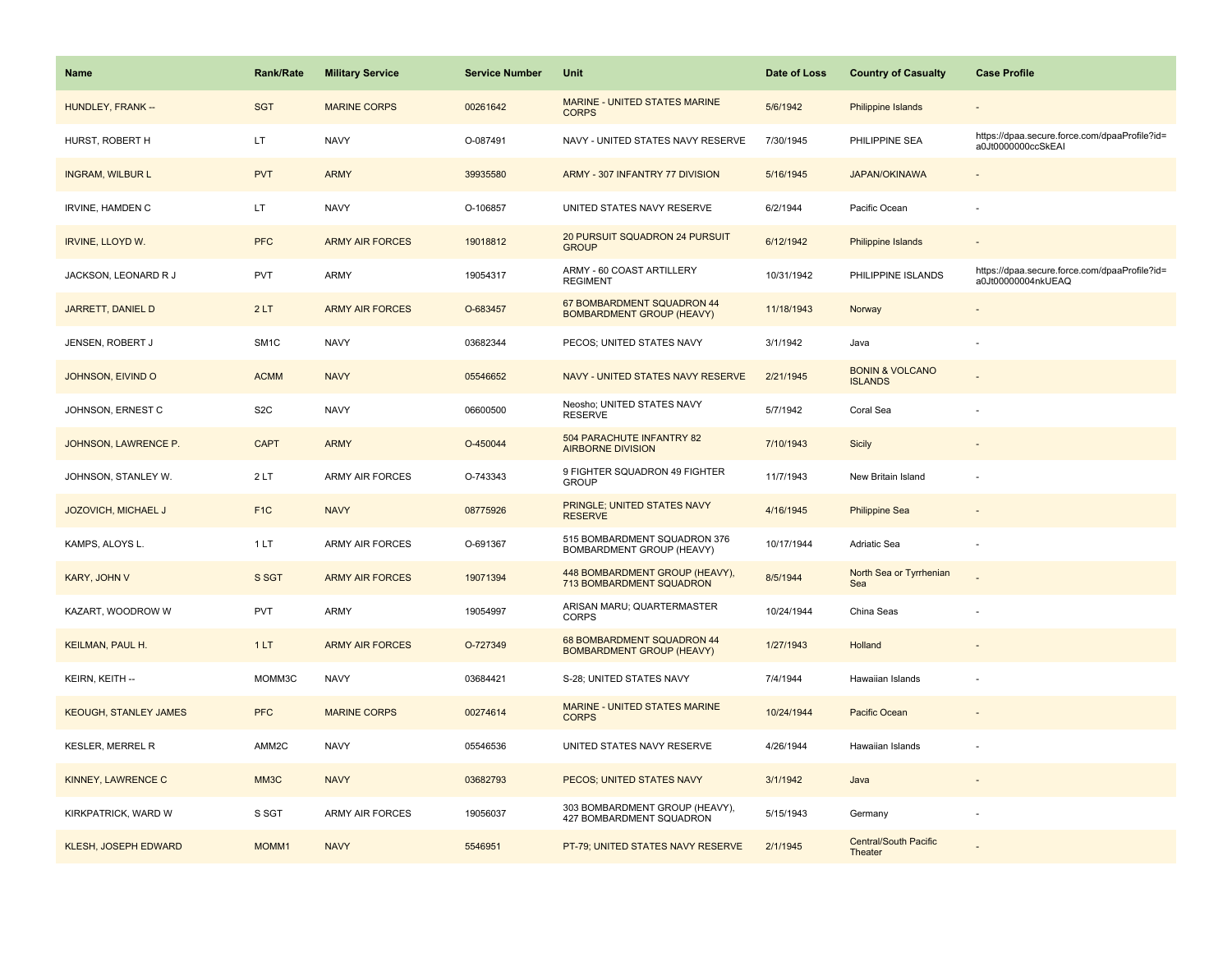| <b>Name</b>                 | <b>Rank/Rate</b> | <b>Military Service</b> | <b>Service Number</b> | Unit                                                              | Date of Loss | <b>Country of Casualty</b>     | <b>Case Profile</b>                                                 |
|-----------------------------|------------------|-------------------------|-----------------------|-------------------------------------------------------------------|--------------|--------------------------------|---------------------------------------------------------------------|
| KLINE, CLARENCE A           | PFC              | <b>ARMY</b>             | 19019157              | ARMY - MEDICAL DEPARTMENT                                         | 1/22/1945    | <b>CHINA SEAS</b>              |                                                                     |
| KNUDSEN, GEORGE --          | S SGT            | <b>ARMY AIR FORCES</b>  | 39388801              | 350 BOMBARDMENT SQUADRON 100<br><b>BOMBARDMENT GROUP (HEAVY)</b>  | 2/25/1944    | <b>English Channel</b>         |                                                                     |
| KONEN, ARTHUR C             | S <sub>2</sub> C | <b>NAVY</b>             | 05547265              | ROBALO; UNITED STATES NAVY                                        | 7/2/1944     | Philippine Islands             |                                                                     |
| <b>KOPETSKI, HARRY R</b>    | <b>PFC</b>       | <b>ARMY</b>             | 39615869              | 759 FIELD ARTILLERY BATTALION                                     | 4/14/1945    | Germany                        |                                                                     |
| <b>KRUEGER, ALBERT F</b>    | MM3C             | <b>NAVY</b>             | 03682884              | USS DEHAVEN; UNITED STATES NAVY<br><b>RESERVE</b>                 | 2/1/1943     | Solomon Islands                |                                                                     |
| <b>KYLE, GILBERT E</b>      | ARM2C            | <b>NAVY</b>             | 03685146              | <b>UNITED STATES NAVY</b>                                         | 1/15/1943    | Solomon Islands                |                                                                     |
| LACHMAN, JOSEPH F           | S <sub>2</sub> C | <b>NAVY</b>             | 03685732              | USS HOUSTON (CA-30); UNITED STATES<br><b>NAVY</b>                 | 3/1/1942     | Java                           |                                                                     |
| LAFROMBOISE, FRANK          | <b>PVT</b>       | <b>ARMY</b>             | 19054323              | ARMY - 60 COAST ARTILLERY<br><b>REGIMENT</b>                      | 10/21/1942   | PHILIPPINE ISLANDS             | https://dpaa.secure.force.com/dpaaProfile?id=<br>a0Jt0000000LlcuEAC |
| LAHR, LOUIS ARTHUR          | PFC              | MARINE CORPS            | 00374357              | MARINE - UNITED STATES MARINE<br>CORPS                            | 3/21/1943    | Solomon Islands                |                                                                     |
| <b>LAMMERS, ROBERT K</b>    | 1LT              | <b>ARMY AIR FORCES</b>  | O-725653              | 558 BOMBARDMENT SQUADRON 387<br><b>BOMBARDMENT GROUP (MEDIUM)</b> | 2/25/1944    | North Sea or Tyrrhenian<br>Sea |                                                                     |
| LAROQUE, ANDREW             | <b>PVT</b>       | <b>ARMY</b>             | 19019466              | ARMY - 31 INFANTRY REGIMENT                                       | 9/18/1942    | PHILIPPINE ISLANDS             |                                                                     |
| LARSEN, WILFRED W           | 2LT              | <b>ARMY AIR FORCES</b>  | O-743191              | 404 BOMBARDMENT SQUADRON 28<br><b>BOMBARDMENT GROUP (HEAVY)</b>   | 4/26/1944    | Aleutian Islands               | $\sim$                                                              |
| LEECH, EVERETT C            | <b>PVT</b>       | <b>ARMY</b>             | 19019797              | ARISAN MARU; 59 COAST ARTILLERY<br><b>REGIMENT</b>                | 10/24/1944   | China Seas                     |                                                                     |
| LENNON, WILLIAM J           | <b>PVT</b>       | <b>ARMY AIR FORCES</b>  | 19019300              | SHINYO MARU; HEADQUARTERS<br><b>SQUADRON 5 AIR BASE GROUP</b>     | 9/7/1944     | Philippine Islands             |                                                                     |
| LOESCH, RAY --              | <b>PVT</b>       | <b>ARMY</b>             | 39601982              | 420 COAST ARTILLERY BATTALION                                     | 5/6/1943     | Alaska                         |                                                                     |
| LOGAN, HAROLD L             | <b>CMOMM</b>     | <b>NAVY</b>             | 03682570              | <b>SUBMARINE Argonaut; UNITED STATES</b><br><b>NAVY</b>           | 1/10/1943    | <b>New Britain Island</b>      |                                                                     |
| LONGKNIFE, JOSEPH --        | <b>PVT</b>       | ARMY                    | 19019965              | SHINYO MARU; 31 INFANTRY REGIMENT                                 | 9/7/1944     | Philippine Islands             |                                                                     |
| LYDEN, GLEN H               | <b>CPL</b>       | <b>ARMY AIR FORCES</b>  | 39616170              | 1211 ARMY AIR FORCE BASE UNIT                                     | 4/15/1945    | Arabia                         |                                                                     |
| LYON, JACK HEBER            | 2LT              | MARINE CORPS            | O-006998              | MARINE - UNITED STATES MARINE<br><b>CORPS</b>                     | 7/26/1942    | Samoa                          |                                                                     |
| <b>MACDONALD, CURTIS A.</b> | S Sgt            | <b>ARMY AIR FORCES</b>  | 39606672              | 69 BOMBARDMENT SQUADRON 42<br><b>BOMBARDMENT GROUP (MEDIUM)</b>   | 9/16/1943    | New Caledonia                  |                                                                     |
| MACNEVEN, ROBERT L          | Pvt              | <b>ARMY</b>             | 19054738              | ARISAN MARU; 680 ORDNANCE<br>COMPANY (AVIATION)                   | 10/24/1944   | China Seas                     |                                                                     |
| <b>MACPHAIL, ARCHIE J</b>   | 2d Lt            | <b>ARMY</b>             | O-890523              | ARISAN MARU; 121 INFANTRY<br><b>REGIMENT (PHILIPPINE SCOUT)</b>   | 10/24/1944   | China Seas                     |                                                                     |
| MADSON, DAVID R.            | S SGT            | ARMY AIR FORCES         | 19124726              | 304 SQUADRON 442 TROOP CARRIER<br><b>GROUP</b>                    | 6/6/1944     | France                         |                                                                     |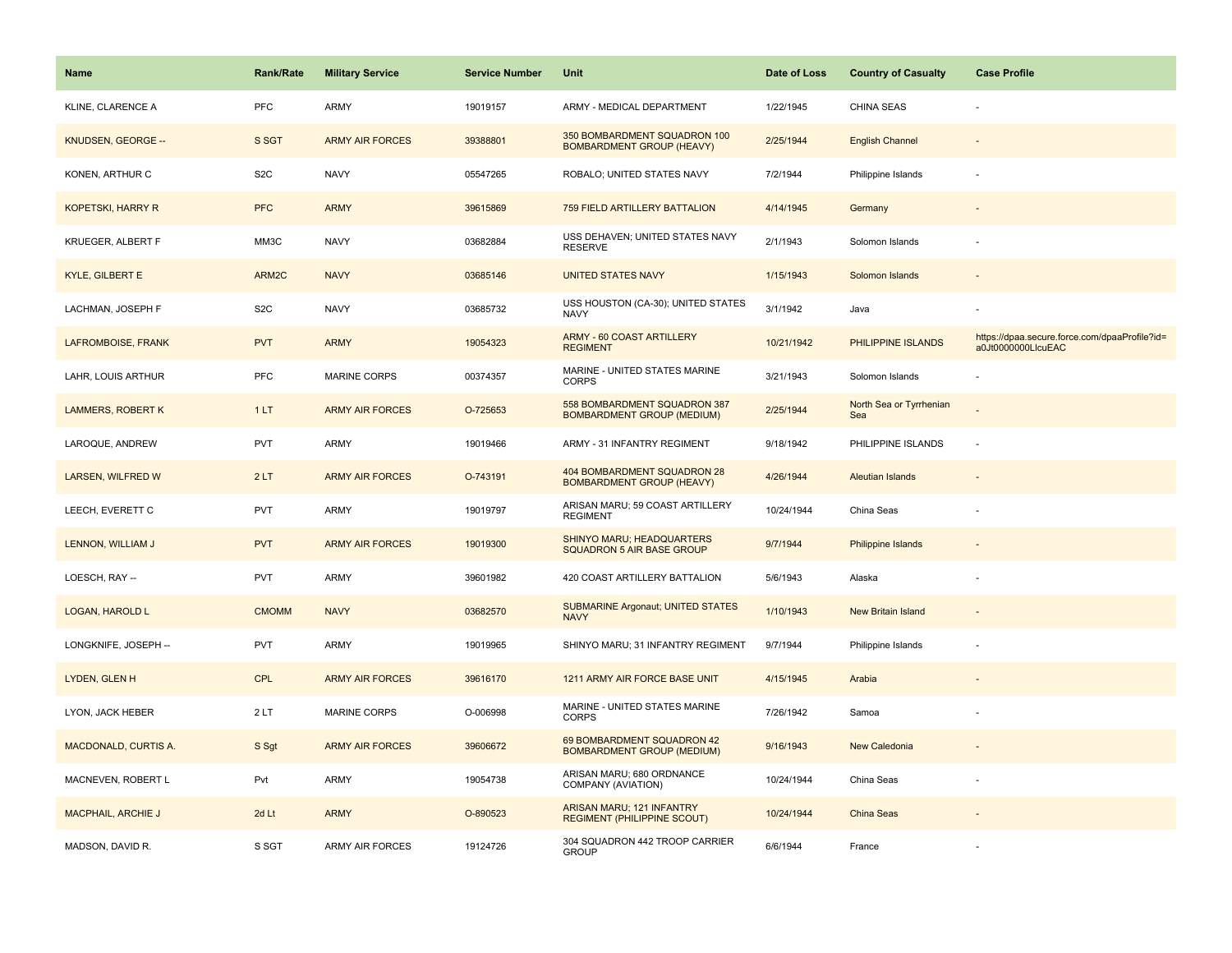| <b>Name</b>             | <b>Rank/Rate</b> | <b>Military Service</b> | <b>Service Number</b> | Unit                                                                  | Date of Loss | <b>Country of Casualty</b> | <b>Case Profile</b>                                                 |
|-------------------------|------------------|-------------------------|-----------------------|-----------------------------------------------------------------------|--------------|----------------------------|---------------------------------------------------------------------|
| <b>MAGRAW, HENRY S</b>  | S SGT            | <b>ARMY AIR FORCES</b>  | 19124694              | 873 BOMBARDMENT SQUADRON 498<br><b>BOMBARDMENT GROUP (VERY HEAVY)</b> | 12/3/1944    | Marianas Islands           |                                                                     |
| MALINEN, REINO H        | <b>PVT</b>       | <b>ARMY</b>             | 39927565              | <b>ARMY - INFANTRY</b>                                                | 2/11/1945    | PHILIPPINE SEA             | $\sim$                                                              |
| MANSFIELD, RAYMOND L    | MM3C             | <b>NAVY</b>             | 05545674              | POMPANO; UNITED STATES NAVY<br><b>RESERVE</b>                         | 10/15/1943   | Japan                      |                                                                     |
| MARLING, JOSEPH HENRY   | S <sub>2</sub> C | <b>NAVY</b>             | 03686156              | USS Arizona; UNITED STATES NAVY                                       | 12/7/1941    | Hawaiian Islands           | https://dpaa.secure.force.com/dpaaProfile?id=<br>a0Jt00000004s5dEAA |
| <b>MARTIN, PHILIP D</b> | <b>CPL</b>       | <b>ARMY</b>             | 39613043              | 794 MILITARY POLICE BATTALION                                         | 1/2/1944     | Italy                      |                                                                     |
| MASSETT, PETER J        | MOMM2C           | <b>NAVY</b>             | 03686460              | TROUT; UNITED STATES NAVY                                             | 2/29/1944    | Philippine Sea             |                                                                     |
| MASSEY, JACK E          | TEC <sub>4</sub> | <b>ARMY AIR FORCES</b>  | 19018814              | ARISAN MARU; 20 PURSUIT SQUADRON<br><b>24 PURSUIT GROUP</b>           | 10/24/1944   | China Seas                 |                                                                     |
| MASTERS, ALVY G.        | T SGT            | <b>ARMY AIR FORCES</b>  | 39603073              | 324 BOMBARDMENT SQUADRON 91<br>BOMBARDMENT GROUP (HEAVY)              | 11/23/1942   | English Channel            |                                                                     |
| MATZDORF, DARREL F      | F <sub>3</sub> C | <b>NAVY</b>             | 06600499              | Neosho; UNITED STATES NAVY<br><b>RESERVE</b>                          | 5/7/1942     | <b>Coral Sea</b>           |                                                                     |
| MAXFIELD, RUSSELL ANSON | HA <sub>2c</sub> | <b>NAVY</b>             | 5547661               | UNITED STATES NAVY                                                    | 10/3/1944    | Caroline Islands           |                                                                     |
| <b>MCBRIDE, ORVAL G</b> | 2d Lt            | <b>ARMY AIR FORCES</b>  | O-683267              | 31 BOMBARDMENT SQUADRON 5<br><b>BOMBARDMENT GROUP (HEAVY)</b>         | 12/4/1943    | Solomon Islands            |                                                                     |
| MCCLUNG, RICHARD E      | Ens              | <b>NAVY</b>             | O-250845              | UNITED STATES NAVY RESERVE                                            | 12/13/1943   | Ellice Islands             |                                                                     |
| MCINERNEY, JOHN J       | 2d Lt            | <b>ARMY AIR FORCES</b>  | O-889351              | 493 BOMBARDMENT SQUADRON 7<br><b>BOMBARDMENT GROUP (HEAVY)</b>        | 10/22/1944   | <b>Burma</b>               |                                                                     |
| MCKEAN, ANSON S.        | Sgt              | <b>ARMY AIR FORCES</b>  | 17154694              | ARMY AIR FORCE                                                        | 3/28/1944    | India                      |                                                                     |
| MCLURE, WILLIAM R.      | 1st Lt           | <b>ARMY</b>             | O-416683              | 51 INFANTRY 51 DIVISION (PHILIPPINE<br>SCOUT)                         | 1/23/1942    | Philippine Islands         |                                                                     |
| MCMEEL, JOHN            | Pvt              | <b>ARMY</b>             | 20930911              | 163 INFANTRY 41 DIVISION                                              | 1/6/1943     | New Guinea                 |                                                                     |
| MEAGHER, DONALD F.      | <b>CPL</b>       | <b>ARMY AIR FORCES</b>  | 06587289              | 4 RECONNAISSANCE SQUADRON 5<br><b>BOMBARDMENT GROUP (HEAVY)</b>       | 12/7/1941    | <b>Hawaiian Islands</b>    |                                                                     |
| METCALF, F F            | S SGT            | <b>ARMY AIR FORCES</b>  | 19124301              | 27 BOMBARDMENT SQUADRON 30<br>BOMBARDMENT GROUP (HEAVY)               | 2/11/1946    | Caroline Islands           |                                                                     |
| MEYERS, JOSEPH --       | S <sub>2</sub> C | <b>NAVY</b>             | 03682870              | Pollux; UNITED STATES NAVY                                            | 2/18/1942    | Newfoundland               |                                                                     |
| MICHAELSON, WILLIAM G   | S <sub>2</sub> C | <b>NAVY</b>             | 05547497              | USS LISCOME BAY; UNITED STATES<br>NAVY RESERVE                        | 11/24/1943   | Pacific Ocean              |                                                                     |
| MILES, ROBERT BRUCE     | AP <sub>1C</sub> | <b>NAVY</b>             | 03683364              | USS HORNET (CV-8); UNITED STATES<br><b>NAVY</b>                       | 6/4/1942     | Midway Island              | $\sim$                                                              |
| MILLER, CALVIN P        | B <sub>1</sub> C | <b>NAVY</b>             | 03685102              | HULL; UNITED STATES NAVY                                              | 12/18/1944   | Philippine Sea             | https://dpaa.secure.force.com/dpaaProfile?id=<br>a0Jt0000000XeniEAC |
| MILLER, HARRY --        | <b>PVT</b>       | <b>ARMY AIR FORCES</b>  | 19054550              | SHINYO MARU; HEADQUARTERS<br><b>SQUADRON 5 AIR BASE GROUP</b>         | 9/7/1944     | <b>Philippine Islands</b>  |                                                                     |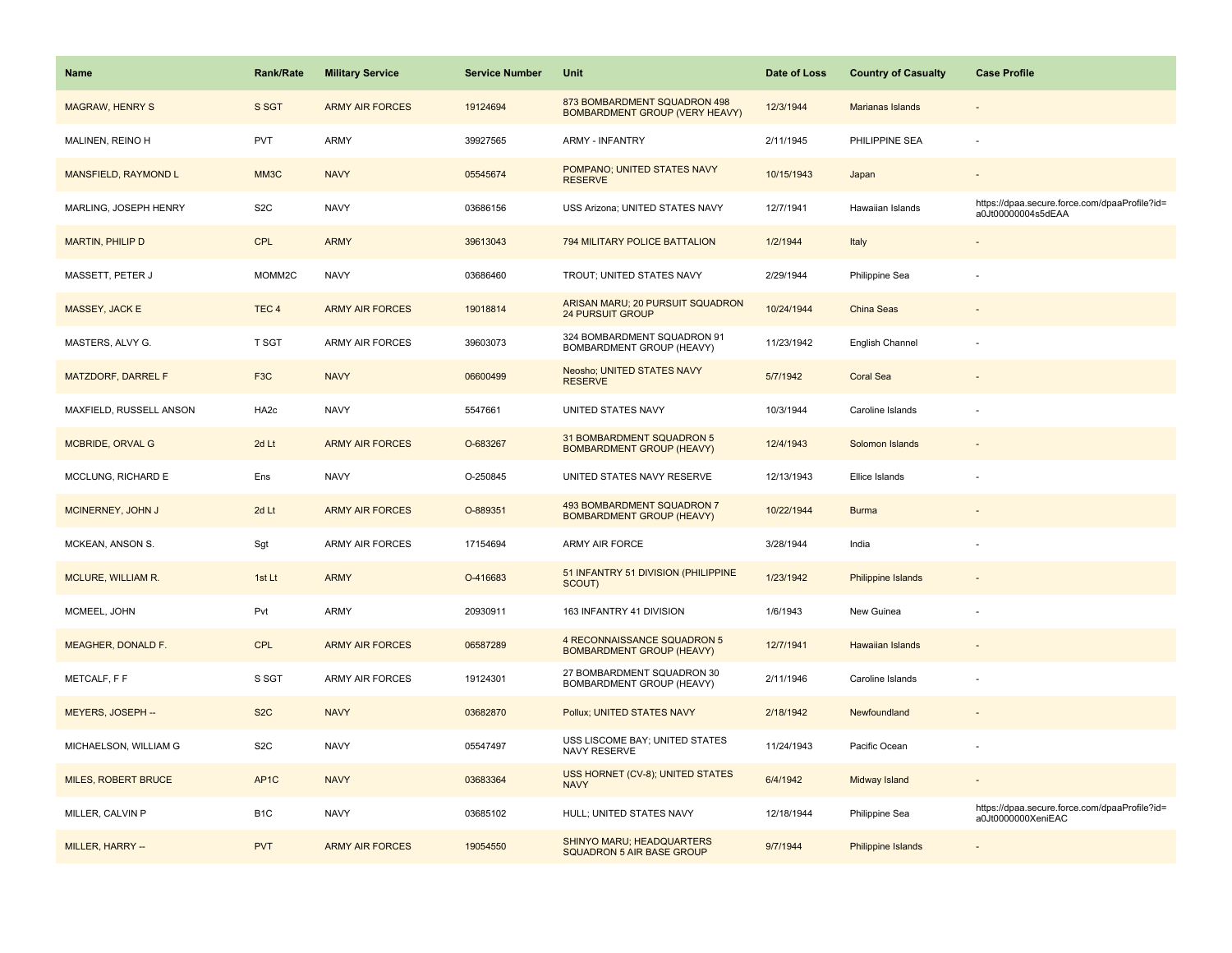| Name                        | <b>Rank/Rate</b>  | <b>Military Service</b> | <b>Service Number</b> | Unit                                                             | Date of Loss | <b>Country of Casualty</b>                   | <b>Case Profile</b>                                                 |
|-----------------------------|-------------------|-------------------------|-----------------------|------------------------------------------------------------------|--------------|----------------------------------------------|---------------------------------------------------------------------|
| MILLER, WILBUR G            | MAJ               | <b>ARMY AIR FORCES</b>  | O-022501              | 42 FIGHTER SQUADRON 54 FIGHTER<br><b>GROUP</b>                   | 9/28/1942    | Alaska                                       |                                                                     |
| MILLS, DONNELL D            | MM <sub>2</sub> C | <b>NAVY</b>             | 05547101              | <b>BUSH; UNITED STATES NAVY RESERVE</b>                          | 4/6/1945     | China Seas                                   |                                                                     |
| MITCHELL, CLARENCE --       | PFC               | <b>ARMY</b>             | 19019498              | SHINYO MARU; 808 MILITARY POLICE<br>COMPANY                      | 9/7/1944     | Philippine Islands                           |                                                                     |
| MITCHELL, JOHN H            | ARM2C             | <b>NAVY</b>             | 05545261              | UNITED STATES NAVY RESERVE                                       | 5/20/1944    | Solomon Islands                              |                                                                     |
| MONGRAIN, ROBERT C          | S SGT             | <b>ARMY AIR FORCES</b>  | 19019268              | AIR CORPS                                                        | 1/7/1943     |                                              |                                                                     |
| MOORE, CLARENCE R           | <b>PFC</b>        | <b>ARMY</b>             | 06569725              | <b>ARISAN MARU; QUARTERMASTER</b><br><b>CORPS</b>                | 10/24/1944   | China Seas                                   |                                                                     |
| MOORE, DAN G                | <b>PVT</b>        | <b>ARMY</b>             | 19054346              | SHINYO MARU; 698 ORDNANCE<br>COMPANY (AVIATION)                  | 9/7/1944     | Philippine Islands                           |                                                                     |
| <b>MOORE, THOMAS D</b>      | <b>ENS</b>        | <b>NAVY</b>             | O-114505              | UNITED STATES NAVY RESERVE                                       | 8/9/1942     | Aleutian Islands                             |                                                                     |
| MORGAN, ARTHUR B            | EM2C              | <b>NAVY</b>             | 05546189              | HARDER; UNITED STATES NAVY<br><b>RESERVE</b>                     | 8/24/1944    | Philippine Islands                           |                                                                     |
| MORKEN, TILMEN ALEXANDER    | 2LT               | <b>ARMY AIR FORCES</b>  | O-689331              | 721 BOMBARDMENT SQUADRON 450<br><b>BOMBARDMENT GROUP (HEAVY)</b> | 1/27/1944    | Mediterranean Sea                            | https://dpaa.secure.force.com/dpaaProfile?id=<br>a0Jt00000004rqeEAA |
| MORRIS, WESLEY W            | S <sub>1</sub> C  | <b>NAVY</b>             | 08778199              | NAVY - UNITED STATES NAVY RESERVE                                | 2/21/1945    | <b>BONIN &amp; VOLCANO</b><br><b>ISLANDS</b> |                                                                     |
| <b>MORRISON, EARL LEROY</b> | S <sub>1</sub> C  | <b>NAVY</b>             | 03684832              | <b>USS Arizona; UNITED STATES NAVY</b>                           | 12/7/1941    | <b>Hawaiian Islands</b>                      | https://dpaa.secure.force.com/dpaaProfile?id=<br>a0Jt00000004s9BEAQ |
| MORSE, GEORGE ROBERT        | S <sub>2</sub> C  | <b>NAVY</b>             | 03685545              | USS Arizona; UNITED STATES NAVY                                  | 12/7/1941    | Hawaiian Islands                             | https://dpaa.secure.force.com/dpaaProfile?id=<br>a0Jt00000004rFuEAI |
| MORTAG, DANIEL KERNIN       | 1LT               | <b>MARINE CORPS</b>     | O-027378              | MARINE - UNITED STATES MARINE<br><b>CORPS</b>                    | 1/7/1945     | Philippine Islands                           |                                                                     |
| MOWRY, MARK P               | LT.               | <b>NAVY</b>             | O-098618              | UNITED STATES NAVY RESERVE                                       | 1/29/1944    | Pacific Ocean                                |                                                                     |
| <b>MULDOON, CHARLES E</b>   | <b>PVT</b>        | <b>ARMY</b>             | 19054752              | ARISAN MARU; 31 INFANTRY REGIMENT                                | 10/24/1944   | China Seas                                   |                                                                     |
| MURN, AUGUST --             | Cpl               | <b>ARMY</b>             | 6551030               | 803 ENGINEERS BATTALION (AVIATION)                               | 5/6/1942     | Philippine Islands                           |                                                                     |
| MURPHY, CHARLES T           | <b>PFC</b>        | <b>MARINE CORPS</b>     | 00566031              | MARINE - UNITED STATES MARINE<br><b>CORPS</b>                    | 7/30/1945    | <b>Philippine Sea</b>                        | https://dpaa.secure.force.com/dpaaProfile?id=<br>a0Jt0000000XmG0EAK |
| MURPHY, ROBERT E            | 2d Lt             | <b>ARMY AIR FORCES</b>  | O-775491              | 56 SQUADRON 375 TROOP CARRIER<br><b>GROUP</b>                    | 1/29/1945    | New Guinea                                   |                                                                     |
| <b>MURRAY, RICHARD R</b>    | <b>PVT</b>        | <b>ARMY</b>             | 39602371              | ARMY - 409 SIGNAL COMPANY<br>(AVIATION)                          | 7/26/1942    | PHILIPPINE ISLANDS                           | https://dpaa.secure.force.com/dpaaProfile?id=<br>a0Jt000000MeRBBEA3 |
| NASH, JACK K                | <b>CTM</b>        | <b>NAVY</b>             | 03681189              | NAVY - UNITED STATES NAVY                                        | 10/24/1944   | <b>CHINA SEAS</b>                            |                                                                     |
| <b>NEARMAN, KENNETH E</b>   | RM <sub>2</sub> C | <b>NAVY</b>             | 03685641              | <b>TROUT; UNITED STATES NAVY</b>                                 | 2/29/1944    | <b>Philippine Sea</b>                        |                                                                     |
| NELSON, ARVID K             | <b>PFC</b>        | <b>ARMY</b>             | 19054295              | ARMY - 31 INFANTRY REGIMENT                                      | 10/28/1942   | PHILIPPINE ISLANDS                           | https://dpaa.secure.force.com/dpaaProfile?id=<br>a0Jt0000000Lm3vEAC |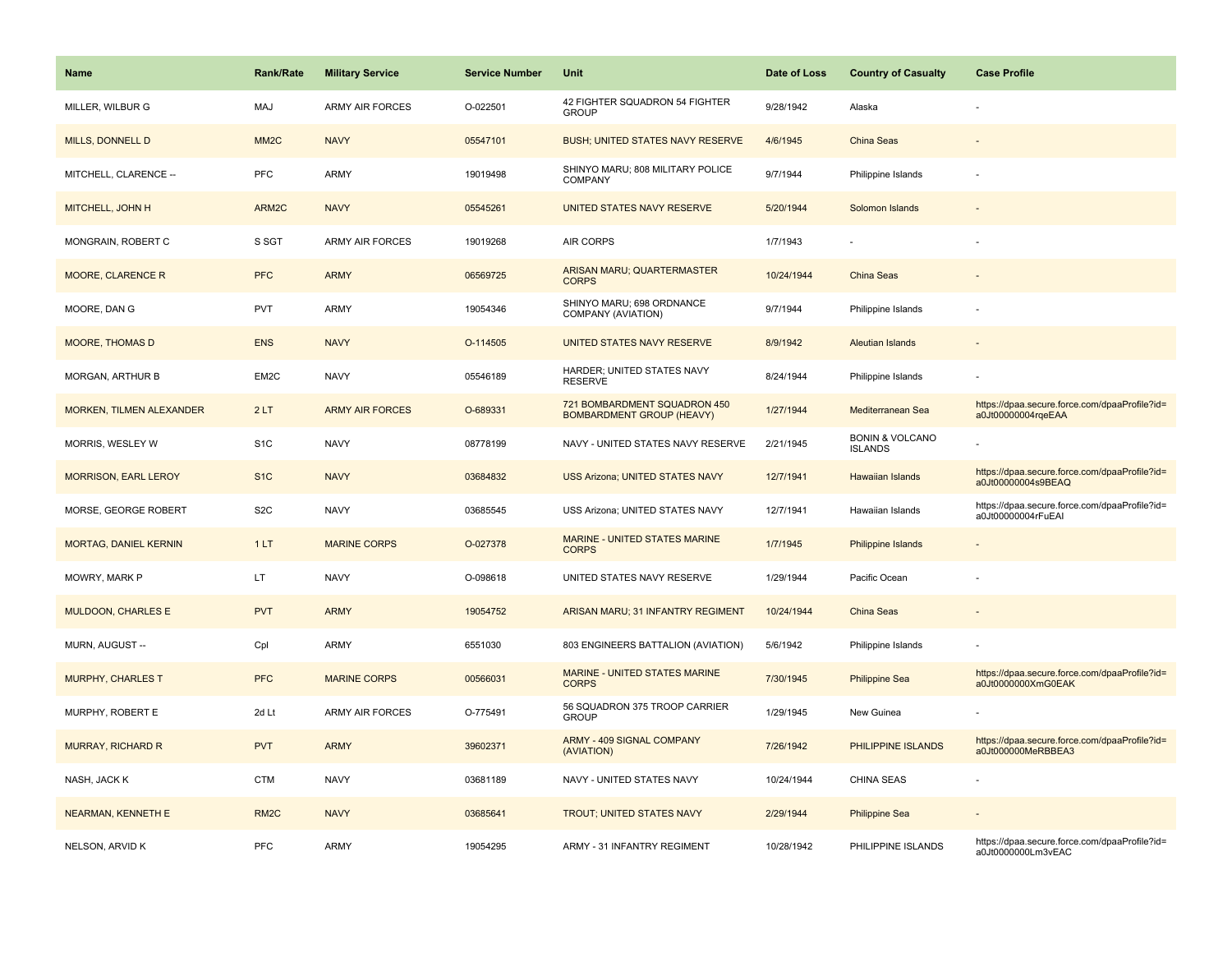| <b>Name</b>                | <b>Rank/Rate</b>  | <b>Military Service</b> | <b>Service Number</b> | Unit                                                             | Date of Loss | <b>Country of Casualty</b>               | <b>Case Profile</b>                                                 |
|----------------------------|-------------------|-------------------------|-----------------------|------------------------------------------------------------------|--------------|------------------------------------------|---------------------------------------------------------------------|
| NELSON, JOHN W             | RM <sub>2</sub> C | <b>NAVY</b>             | 03683807              | USS HOUSTON (CA-30); UNITED STATES<br><b>NAVY</b>                | 3/1/1942     | Java                                     |                                                                     |
| NELSON, NORMAN R           | 2LT               | <b>ARMY AIR FORCES</b>  | O-724172              | 423 BOMBARDMENT SQUADRON 306<br><b>BOMBARDMENT GROUP (HEAVY)</b> | 11/9/1942    | France                                   |                                                                     |
| NEWTON, JOSEPH R           | LT /JG/           | <b>NAVY</b>             | O-305882              | UNITED STATES NAVY RESERVE                                       | 8/10/1945    | Japan                                    |                                                                     |
| NJAA, KERMIT ELVIN         | FC3C              | <b>NAVY</b>             | 03685367              | USS MONSSEN; UNITED STATES NAVY                                  | 11/13/1942   | Solomon Islands                          |                                                                     |
| NOE, MERLE J               | LT /JG/           | <b>NAVY</b>             | O-112845              | UNITED STATES NAVY RESERVE                                       | 1/17/1944    | * Documentation Lacking                  | $\overline{\phantom{a}}$                                            |
| NOLOP, ROBERT E            | LT /JG/           | <b>NAVY</b>             | O-283134              | MONAGHAN; UNITED STATES NAVY                                     | 12/18/1944   | Philippine Sea                           |                                                                     |
| NORDAHL, CHARLES F         | <b>PVT</b>        | <b>ARMY AIR FORCES</b>  | 19054519              | SHINYO MARU; HEADQUARTERS<br>SQUADRON 5 AIR BASE GROUP           | 9/7/1944     | <b>Philippine Islands</b>                | $\overline{\phantom{a}}$                                            |
| NORTHEY, HARRY L           | T SGT             | <b>ARMY AIR FORCES</b>  | 19055257              | 527 BOMBARDMENT SQUADRON 379<br>BOMBARDMENT GROUP (HEAVY)        | 6/11/1943    | North Sea or Tyrrhenian<br>Sea           |                                                                     |
| NORTON, WALTER J           | S SGT             | <b>ARMY AIR FORCES</b>  | 19124078              | 578 BOMBARDMENT SQUADRON 392<br><b>BOMBARDMENT GROUP (HEAVY)</b> | 3/3/1944     | North Sea or Tyrrhenian<br>Sea           |                                                                     |
| ODEGARD, ALFRED W.         | <b>PFC</b>        | <b>ARMY AIR FORCES</b>  | 19072135              | 564 BOMBARDMENT SQUADRON 389<br>BOMBARDMENT GROUP (HEAVY)        | 5/7/1945     | Germany                                  | https://dpaa.secure.force.com/dpaaProfile?id=<br>a0Jt0000000Xk8sEAC |
| OIKLE, ROLAND L            | <b>SSGT</b>       | <b>ARMY AIR FORCES</b>  | 19055999              | 423 BOMBARDMENT SQUADRON 306<br><b>BOMBARDMENT GROUP (HEAVY)</b> | 9/5/1942     | Newfoundland                             |                                                                     |
| OLSEN, JAMES P L           | RT <sub>1</sub> C | <b>NAVY</b>             | 05546521              | BARBEL; UNITED STATES NAVY<br><b>RESERVE</b>                     | 2/18/1945    | China Seas                               |                                                                     |
| OLSON, LEONARD R.          | <b>PFC</b>        | <b>ARMY</b>             | 39614725              | 335 INFANTRY 84 DIVISION                                         | 4/23/1946    | Germany                                  |                                                                     |
| OSLER, GLENN G.            | TEC <sub>5</sub>  | <b>ARMY</b>             | 39612040              | 478 QUARTERMASTER BATTALION                                      | 12/9/1944    | Burma                                    | https://dpaa.secure.force.com/dpaaProfile?id=<br>a0Jt000001nzUJHEA2 |
| <b>OSMERS, JOHN HERMAN</b> | <b>PFC</b>        | <b>MARINE CORPS</b>     | 348998                | <b>MARINE - UNITED STATES MARINE</b><br><b>CORPS</b>             | 11/20/1943   | <b>Gilbert Islands</b>                   | https://dpaa.secure.force.com/dpaaProfile?id=<br>a0Jt0000000Lli9EAC |
| OWEN, ROBERT B             | CPL               | <b>ARMY</b>             | 39388975              | 1 REGIMENT 1 ARMORED DIVISION                                    | 2/14/1943    | Tunisia                                  |                                                                     |
| <b>OWENS, CHARLES L</b>    | <b>PVT</b>        | <b>ARMY</b>             | 19019541              | ARISAN MARU; 60 COAST ARTILLERY<br><b>REGIMENT</b>               | 10/24/1944   | China Seas                               |                                                                     |
| PAINTER, LAVERNE E         | <b>PVT</b>        | ARMY AIR FORCES         | 19054462              | SHINYO MARU; 2 OBSERVATION<br>SQUADRON                           | 9/7/1944     | Philippine Islands                       |                                                                     |
| PALMER, WENDELL O          | 2LT               | <b>ARMY AIR FORCES</b>  | O-734732              | 525 BOMBARDMENT SQUADRON 379<br><b>BOMBARDMENT GROUP (HEAVY)</b> | 7/17/1943    | North Sea or Tyrrhenian<br>Sea           |                                                                     |
| PARKER, GREGORY D          | S <sub>1</sub> C  | <b>NAVY</b>             | 05545123              | SS CHARLES C. PINKNEY; UNITED<br>STATES NAVY RESERVE             | 1/27/1943    | Portugal                                 |                                                                     |
| PARKER, VIRGIL L           | <b>PFC</b>        | <b>ARMY</b>             | 19054440              | 5 CHEMICAL COMPANY (AVIATION)                                    | 2/1/1946     | Philippine Islands                       | $\sim$                                                              |
| PARKS, DONALD EDWARD       | SM3C              | <b>NAVY</b>             | 03684807              | Cythera; UNITED STATES NAVY                                      | 5/2/1942     | Atlantic Ocean: North<br>American Waters |                                                                     |
| PARR, JOHN --              | RDM3C             | <b>NAVY</b>             | 05545757              | USS SCULPIN; UNITED STATES NAVY<br><b>RESERVE</b>                | 11/19/1943   | Pacific Ocean: North<br>American Area    |                                                                     |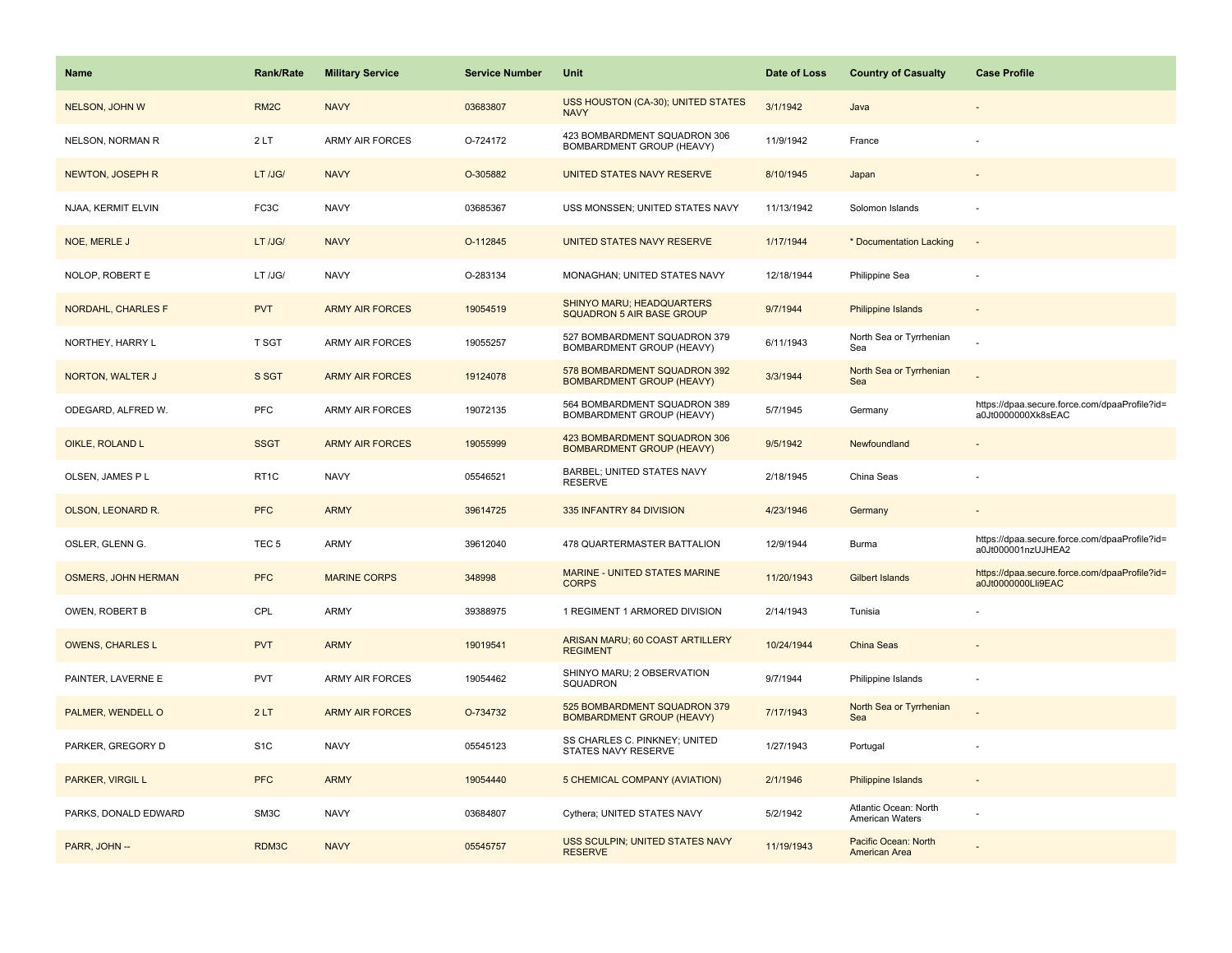| Name                     | Rank/Rate        | <b>Military Service</b> | <b>Service Number</b> | Unit                                                                    | Date of Loss | <b>Country of Casualty</b>     | <b>Case Profile</b>                                                 |
|--------------------------|------------------|-------------------------|-----------------------|-------------------------------------------------------------------------|--------------|--------------------------------|---------------------------------------------------------------------|
| PAUS, ORMOND W           | <b>PFC</b>       | <b>ARMY</b>             | 39620006              | 395 INFANTRY 99 DIVISION                                                | 1/11/1945    | Belgium                        | https://dpaa.secure.force.com/dpaaProfile?id=<br>a0Jt000001nzSDqEAM |
| PEARSON, ROBERT STANLEY  | F <sub>1C</sub>  | <b>NAVY</b>             | 03685336              | <b>USS Arizona; UNITED STATES NAVY</b>                                  | 12/7/1941    | Hawaiian Islands               | https://dpaa.secure.force.com/dpaaProfile?id=<br>a0Jt00000004oNXEAY |
| PEHLKE, CLIFFORD V       | PVT              | <b>ARMY</b>             | 39174874              | 716 TANK BATTALION                                                      | 1/22/1945    | Philippine Islands             |                                                                     |
| PERIMAN, FRED EDWARD     | <b>PFC</b>       | <b>MARINE CORPS</b>     | 00509611              | <b>MARINE - UNITED STATES MARINE</b><br><b>CORPS</b>                    | 1/3/1946     | Japan                          |                                                                     |
| PERINO, MIKE --          | COX              | <b>NAVY</b>             | 03683575              | USS LAFFEY; UNITED STATES NAVY<br><b>RESERVE</b>                        | 11/13/1942   | Solomon Islands                |                                                                     |
| PERKINS, HAROLD E        | <b>PFC</b>       | <b>MARINE CORPS</b>     | 00423509              | MARINE - UNITED STATES MARINE<br><b>CORPS</b>                           | 11/21/1943   | <b>GILBERT ISLANDS</b>         | https://dpaa.secure.force.com/dpaaProfile?id=<br>a0Jt0000000Lm0IEAS |
| PERSON, STANLEY E        | S <sub>1</sub> C | <b>NAVY</b>             | 09640841              | NAVY - UNITED STATES NAVY                                               | 5/25/1945    | RYUKYUS ISLANDS                |                                                                     |
| PETERSON, CONRAD S       | 2d Lt            | <b>ARMY AIR FORCES</b>  | O-932791              | <b>AIR CORPS</b>                                                        | 8/1/1945     | <b>Marshall Islands</b>        |                                                                     |
| PETERSON, DALE V.        | S Sgt            | <b>ARMY AIR FORCES</b>  | 6587288               | 394 BOMBARDMENT SQUADRON 5<br>BOMBARDMENT GROUP (HEAVY)                 | 10/2/1942    | Hawaiian Islands               |                                                                     |
| PETERSON, MELVIN L       | RM <sub>1C</sub> | <b>NAVY</b>             | 03684435              | <b>GOLET: UNITED STATES NAVY</b>                                        | 7/12/1944    | Japan                          |                                                                     |
| PIANTONI, MICHAEL E      | <b>PVT</b>       | <b>ARMY</b>             | 39620659              | 737 TANK BATTALION                                                      | 9/18/1944    | France                         |                                                                     |
| PIERSON, HARRY W         | AMM2C            | <b>NAVY</b>             | 06600992              | UNITED STATES NAVY RESERVE                                              | 3/9/1944     | <b>Caroline Islands</b>        |                                                                     |
| PINSONAULT, GUS --       | T SGT            | <b>ARMY AIR FORCES</b>  | 39606477              | 381 BOMBARDMENT SQUADRON 310<br><b>BOMBARDMENT GROUP (MEDIUM)</b>       | 2/8/1944     | Italy                          |                                                                     |
| PIPER, HAROLD W.         | <b>SGT</b>       | <b>ARMY</b>             | 06572684              | 504 PARACHUTE INFANTRY 82<br><b>AIRBORNE DIVISION</b>                   | 2/4/1944     | Italy                          |                                                                     |
| PLUHAR, EMIL E           | 1LT              | <b>ARMY AIR FORCES</b>  | O-552177              | 545 BOMBARDMENT SQUADRON 384<br>BOMBARDMENT GROUP (HEAVY)               | 1/10/1945    | North Sea or Tyrrhenian<br>Sea |                                                                     |
| POLESKY, JOHN J          | ART3C            | <b>NAVY</b>             | 08775943              | UNITED STATES NAVY RESERVE                                              | 2/18/1945    | China Seas                     |                                                                     |
| PORTER, ENOCH M.         | 1LT              | ARMY AIR FORCES         | O-734132              | 328 BOMBARDMENT SQUADRON 93<br>BOMBARDMENT GROUP (HEAVY)                | 8/1/1943     | Rumania                        | https://dpaa.secure.force.com/dpaaProfile?id=<br>a0Jt000000PgMEKEA3 |
| PRESTON, THOMAS L        | <b>PVT</b>       | <b>ARMY AIR FORCES</b>  | 19018840              | SHINYO MARU; 30 BOMBARDMENT<br>SQUADRON 19 BOMBARDMENT GROUP<br>(HEAVY) | 9/7/1944     | Philippine Islands             |                                                                     |
| PRICE, ROBERT J          | 1LT              | ARMY AIR FORCES         | O-732973              | 415 BOMBARDMENT SQUADRON 98<br><b>BOMBARDMENT GROUP (HEAVY)</b>         | 8/1/1943     | Mediterranean Sea              | $\overline{\phantom{a}}$                                            |
| PUCKETT, HAROLD J        | 2LT              | <b>ARMY AIR FORCES</b>  | O-696140              | 819 BOMBARDMENT SQUADRON 30<br><b>BOMBARDMENT GROUP (HEAVY)</b>         | 8/14/1944    | Marianas Islands               |                                                                     |
| QUINLAN, JOHN L          | <b>PVT</b>       | <b>ARMY</b>             | 19054511              | ENOURA MARU; 440 ORDNANCE<br>COMPANY (AVIATION)                         | 1/9/1945     | Formosa                        | https://dpaa.secure.force.com/dpaaProfile?id=<br>a0Jt000000OmMHqEAN |
| <b>QUINTERO, JAMES P</b> | <b>PFC</b>       | <b>ARMY</b>             | 19054515              | ARISAN MARU; 59 COAST ARTILLERY<br><b>REGIMENT</b>                      | 10/24/1944   | <b>China Seas</b>              |                                                                     |
| RAMSTED, EARL --         | <b>PVT</b>       | <b>ARMY</b>             | 39621836              | 349 INFANTRY 88 DIVISION                                                | 10/26/1945   | Italy                          |                                                                     |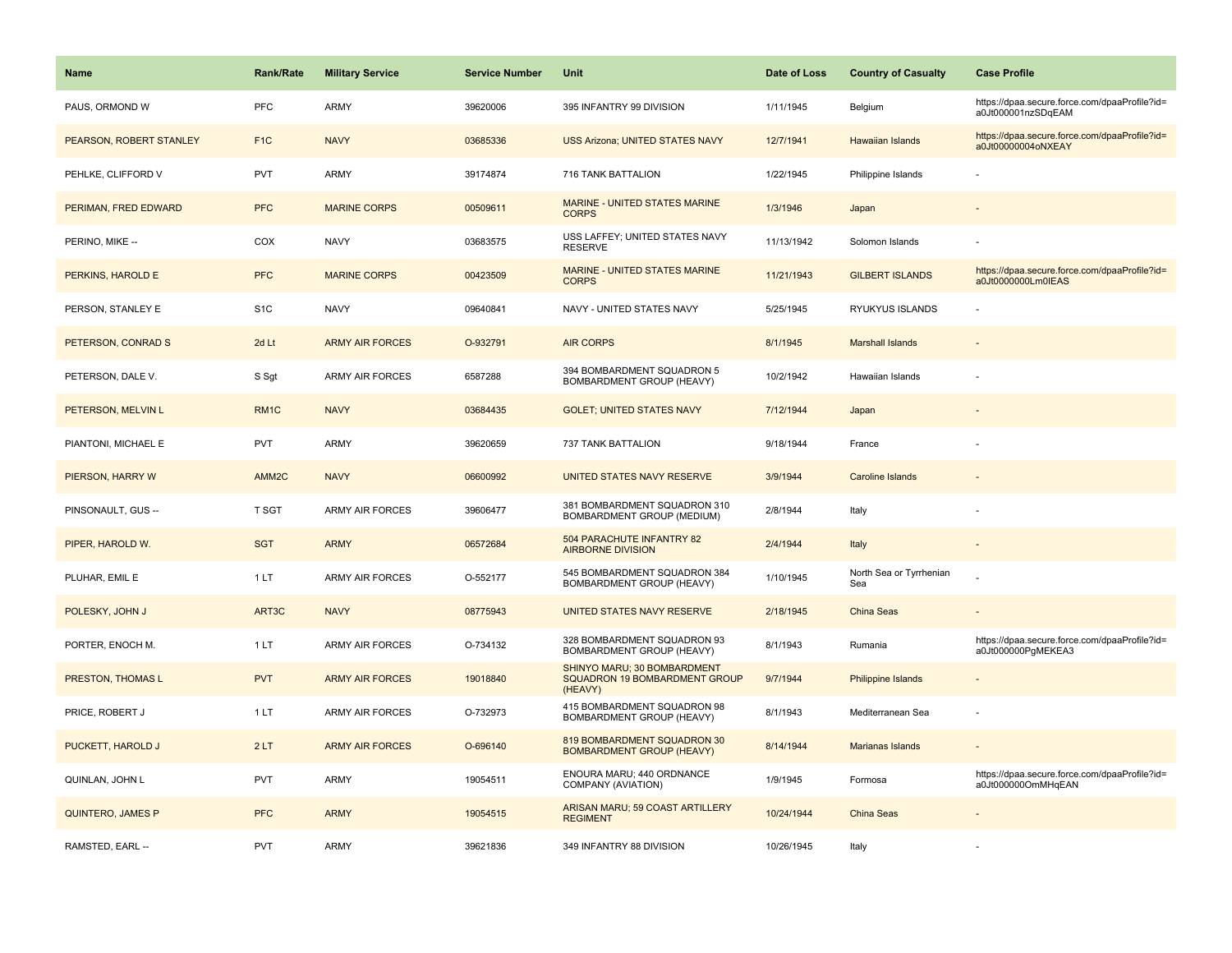| Name                     | <b>Rank/Rate</b>  | <b>Military Service</b> | <b>Service Number</b> | <b>Unit</b>                                                             | Date of Loss | <b>Country of Casualty</b>     | <b>Case Profile</b>                                                 |
|--------------------------|-------------------|-------------------------|-----------------------|-------------------------------------------------------------------------|--------------|--------------------------------|---------------------------------------------------------------------|
| <b>REED, ROBERT T</b>    | 1LT               | <b>ARMY AIR FORCES</b>  | O-803268              | 310 FERRY SQUADRON                                                      | 5/10/1945    | <b>Atlantic Ocean</b>          |                                                                     |
| REICHERT, THEODORE J     | MM <sub>2</sub> C | <b>NAVY</b>             | 03682541              | PECOS; UNITED STATES NAVY                                               | 3/1/1942     | Java                           |                                                                     |
| REILAND, WILLIAM F       | <b>ENS</b>        | <b>NAVY</b>             | O-415944              | <b>SEAWOLF; UNITED STATES NAVY</b>                                      | 10/3/1944    | <b>Netherlands East Indies</b> |                                                                     |
| RICHARDSON, JOHN R       | CAPT              | ARMY                    | O-363871              | SHINYO MARU; 101 INFANTRY 101<br>DIVISION (PHILIPPINE SCOUT)            | 9/7/1944     | Philippine Islands             |                                                                     |
| RIDINGS, LLOYD E.        | S SGT             | <b>ARMY AIR FORCES</b>  | 19054483              | 409 SIGNAL COMPANY (AVIATION)                                           | 7/12/1942    | Philippine Islands             |                                                                     |
| RINGHEIM, EARL N         | <b>PVT</b>        | ARMY                    | 39934173              | 36 TANK BATTALION 8 ARMORED<br><b>DIVISION</b>                          | 3/5/1945     | Germany                        |                                                                     |
| ROBERTS, CHARLES M.      | S Sgt             | <b>ARMY</b>             | 39313152              | 701 ORDNANCE COMPANY (AVIATION)                                         | 9/7/1944     | $\overline{\phantom{a}}$       |                                                                     |
| ROBERTSON, JAMES D       | CAPT              | <b>ARMY AIR FORCES</b>  | O-747320              | 394 BOMBARDMENT SQUADRON 5<br>BOMBARDMENT GROUP (HEAVY)                 | 8/9/1944     | Caroline Islands               |                                                                     |
| ROBINS, EDWARD W         | <b>ENS</b>        | <b>NAVY</b>             | O-428521              | NAVY - UNITED STATES NAVY RESERVE                                       | 9/21/1945    | <b>PACIFIC OCEAN</b>           |                                                                     |
| ROHRBACK, GILBERT --     | <b>PVT</b>        | ARMY                    | 19019845              | ARISAN MARU; 60 COAST ARTILLERY<br><b>REGIMENT</b>                      | 10/24/1944   | China Seas                     |                                                                     |
| ROMANI, FRANK J          | HA <sub>1</sub> C | <b>NAVY</b>             | 08777509              | NAVY - UNITED STATES NAVY RESERVE                                       | 7/30/1945    | PHILIPPINE SEA                 | https://dpaa.secure.force.com/dpaaProfile?id=<br>a0Jt0000000QrkYEAS |
| RONGHOLT, WILLIAM A      | <b>PFC</b>        | ARMY                    | 39926455              | 259 INFANTRY 65 DIVISION                                                | 5/4/1945     | Austria                        |                                                                     |
| ROTT, ROBERT J           | <b>PFC</b>        | <b>ARMY</b>             | 39618768              | SS Leopoldville; 262 INFANTRY 66<br><b>DIVISION</b>                     | 12/24/1944   | <b>English Channel</b>         |                                                                     |
| RUNG, FRANK H            | <b>CCM</b>        | <b>NAVY</b>             | 03681399              | Rowan; UNITED STATES NAVY                                               | 9/11/1943    | North or Tyrrhenian Seas       | $\sim$                                                              |
| RUSH, FOY A              | <b>T SGT</b>      | <b>ARMY AIR FORCES</b>  | 39610898              | 511 BOMBARDMENT SQUADRON 351<br><b>BOMBARDMENT GROUP (HEAVY)</b>        | 10/4/1943    | <b>ZEELAND</b>                 | https://dpaa.secure.force.com/dpaaProfile?id=<br>a0Jt000001nzSKkEAM |
| SALSBURY, SHERMAN S      | <b>PFC</b>        | <b>ARMY</b>             | 39614442              | 361 INFANTRY 91 DIVISION                                                | 10/18/1944   | Italy                          |                                                                     |
| SAYLER, ALVIN F          | <b>PFC</b>        | <b>ARMY AIR FORCES</b>  | 19018352              | SHINYO MARU; 30 BOMBARDMENT<br>SQUADRON 19 BOMBARDMENT GROUP<br>(HEAVY) | 9/7/1944     | Philippine Islands             |                                                                     |
| SCHENK, RICHARD J        | S <sub>1</sub> C  | <b>NAVY</b>             | 03684572              | Asheville; UNITED STATES NAVY                                           | 3/3/1942     | Java                           |                                                                     |
| SCHOTTELKORB, WILLIAM F. | 1LT               | <b>ARMY AIR FORCES</b>  | O-431164              | 48 FIGHTER SQUADRON 14 FIGHTER<br><b>GROUP</b>                          | 1/23/1944    | Tunisia                        | https://dpaa.secure.force.com/dpaaProfile?id=<br>a0Jt000001EhNzMEAV |
| SCHRADER, HAROLD D       | EM <sub>1</sub> C | <b>NAVY</b>             | 03687046              | HULL; UNITED STATES NAVY                                                | 12/18/1944   | Philippine Sea                 | https://dpaa.secure.force.com/dpaaProfile?id=<br>a0Jt0000000XdvREAS |
| SCHUBERT, JOHN JOSEPH    | AMM <sub>2C</sub> | <b>NAVY</b>             | 06602138              | UNITED STATES NAVY RESERVE                                              | 7/15/1943    | Bermuda                        |                                                                     |
| SCILLEY, HAROLD HUGH     | SF <sub>2</sub>   | <b>NAVY</b>             | 3683411               | USS Arizona; UNITED STATES NAVY                                         | 12/7/1941    | Hawaiian Islands               | https://dpaa.secure.force.com/dpaaProfile?id=<br>a0Jt000000mzjOLEAY |
| <b>SCOTT, EDGAR B</b>    | 1st Lt            | <b>ARMY AIR FORCES</b>  | O-752465              | 12 FIGHTER SQUADRON 18 FIGHTER<br><b>GROUP</b>                          | 2/2/1945     | China Seas                     |                                                                     |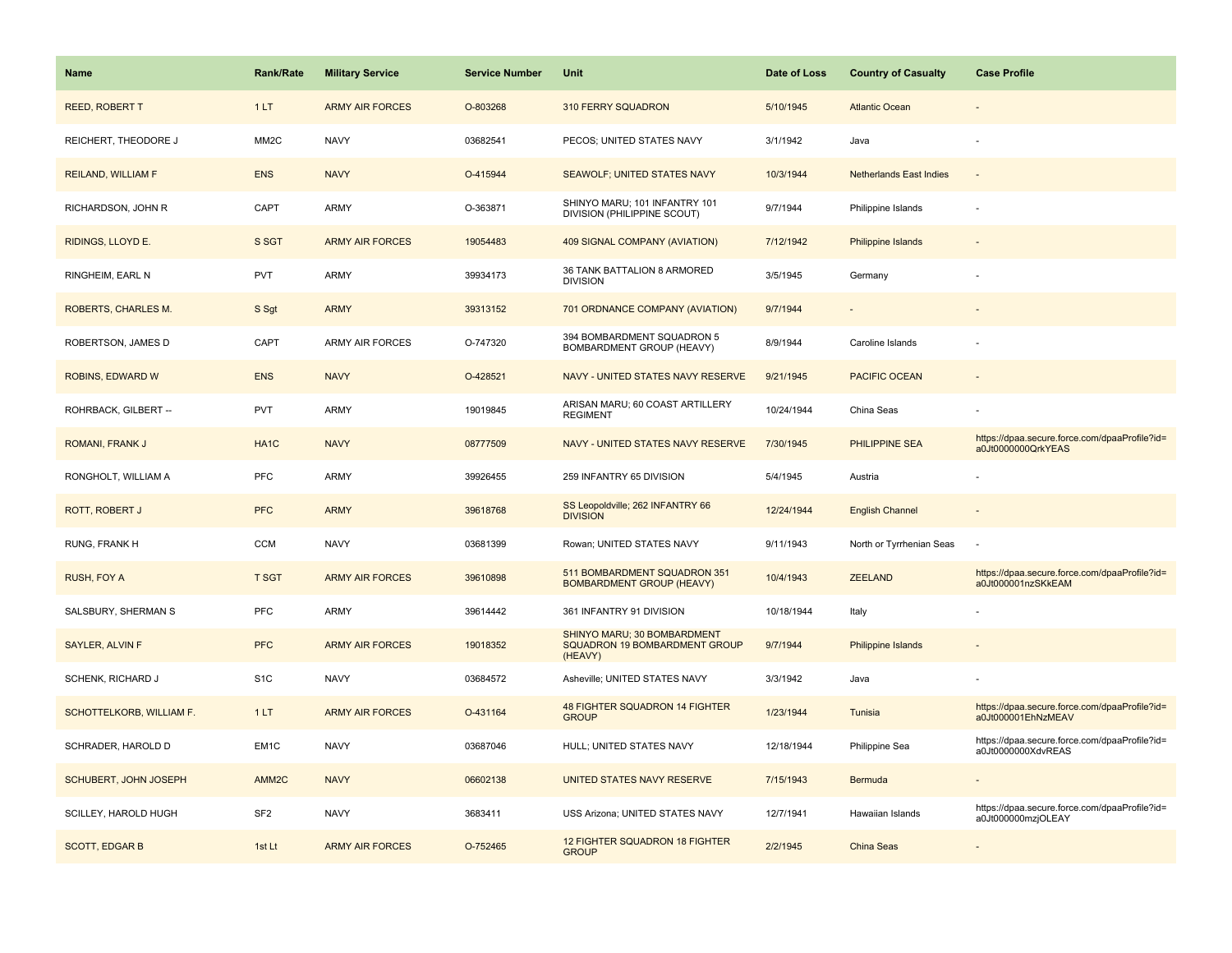| Name                     | <b>Rank/Rate</b>   | <b>Military Service</b> | <b>Service Number</b> | Unit                                                            | Date of Loss | <b>Country of Casualty</b>                             | <b>Case Profile</b>                                                 |
|--------------------------|--------------------|-------------------------|-----------------------|-----------------------------------------------------------------|--------------|--------------------------------------------------------|---------------------------------------------------------------------|
| <b>SCOTT, KENNETH I</b>  | MOMM1C             | <b>NAVY</b>             | 03686471              | TROUT; UNITED STATES NAVY                                       | 2/29/1944    | Philippine Sea                                         |                                                                     |
| SEITZ, DONALD R.         | Capt               | <b>ARMY</b>             | O-342239              | <b>DENTAL CORPS</b>                                             | 2/18/1944    | <b>New Guinea</b>                                      |                                                                     |
| SHANAHAN, WILLIAM M      | Ens                | <b>NAVY</b>             | O-106234              | UNITED STATES NAVY RESERVE                                      | 8/25/1942    | Alaska                                                 |                                                                     |
| <b>SHELTON, GIRARD D</b> | <b>CGM</b>         | <b>NAVY</b>             | 03927877              | Edsall; UNITED STATES NAVY                                      | 3/1/1942     | <b>Indian Ocean</b>                                    |                                                                     |
| SHELTON, JAMES A         | Ens                | <b>NAVY</b>             | O-104073              | USS ENTERPRISE (CV-6); UNITED<br><b>STATES NAVY RESERVE</b>     | 6/4/1942     | Midway Island                                          |                                                                     |
| SHOPE, ROBERT I          | S SGT              | <b>ARMY AIR FORCES</b>  | 06577853              | 93 BOMBARDMENT SQUADRON 19<br><b>BOMBARDMENT GROUP (HEAVY)</b>  | 7/15/1942    | Philippine Islands                                     | https://dpaa.secure.force.com/dpaaProfile?id=<br>a0Jt0000000LIByEAK |
| SHOPE, RODNEY D          | WT3C               | <b>NAVY</b>             | 05547628              | HOEL; UNITED STATES NAVY                                        | 10/28/1944   | Philippine Sea                                         |                                                                     |
| SHUEY, BERT --           | SC <sub>3</sub> C  | <b>NAVY</b>             | 05547236              | <b>BULLHEAD; UNITED STATES NAVY</b><br><b>RESERVE</b>           | 8/6/1945     | <b>Netherlands East Indies</b>                         | $\overline{\phantom{a}}$                                            |
| SIEBEN, CHARLES W        | 1stLt              | MARINE CORPS            | O-029485              | MARINE - UNITED STATES MARINE<br><b>CORPS</b>                   | 8/6/1945     | Pacific Ocean: North<br>American Area                  |                                                                     |
| SIEGLING, DONALD H       | S SGT              | <b>ARMY AIR FORCES</b>  | 19056233              | 337 BOMBARDMENT SQUADRON 96<br><b>BOMBARDMENT GROUP (HEAVY)</b> | 5/21/1943    | North Sea or Tyrrhenian<br>Sea                         |                                                                     |
| SIMON, LLOYD R           | <b>T SGT</b>       | <b>ARMY AIR FORCES</b>  | 19071645              | 567 BOMBARDMENT SQUADRON 389<br>BOMBARDMENT GROUP (HEAVY)       | 7/9/1943     | Mediterranean Sea                                      |                                                                     |
| SKAALURE, JOHN C         | AOM <sub>1</sub> C | <b>NAVY</b>             | 06553651              | UNITED STATES NAVY RESERVE                                      | 5/4/1945     | Ryukyus Islands                                        |                                                                     |
| SKINNER, DAVID N         | GM3C               | <b>NAVY</b>             | 05547944              | UNITED STATES NAVY                                              | 8/16/1943    | <b>Atlantic Ocean</b>                                  |                                                                     |
| SKREDERSTU, FRED GENE    | 2dLt               | <b>MARINE CORPS</b>     | O-031589              | MARINE - UNITED STATES MARINE<br><b>CORPS</b>                   | 5/6/1945     | Ryukyus Islands                                        | $\sim$                                                              |
| SMART, GEORGE DAVID      | COX                | <b>NAVY</b>             | 03684687              | USS Arizona; UNITED STATES NAVY                                 | 12/7/1941    | Hawaiian Islands                                       | https://dpaa.secure.force.com/dpaaProfile?id=<br>a0Jt0000000BSW0EAO |
| SODERLING, JACK --       | ARM2C              | <b>NAVY</b>             | 06601606              | USS CROATAN (CVE-25); UNITED<br><b>STATES NAVY RESERVE</b>      | 9/1/1944     | <b>Atlantic Ocean: North</b><br><b>American Waters</b> |                                                                     |
| SOLBERG, ELMO B          | <b>SGT</b>         | <b>ARMY AIR FORCES</b>  | 06913824              | 99 BOMBARDMENT SQUADRON 9<br>BOMBARDMENT GROUP (HEAVY)          | 2/27/1941    | Panama                                                 |                                                                     |
| SPANNUTH, ROBERT D       | LT.                | <b>NAVY</b>             | O-121539              | UNITED STATES NAVY RESERVE                                      | 7/16/1944    | Caribbean Sea                                          |                                                                     |
| <b>STALCUP, MERLE S</b>  | BM <sub>2</sub> C  | <b>NAVY</b>             | 03683309              | USS JUNEAU; UNITED STATES NAVY                                  | 11/13/1942   | Solomon Islands                                        |                                                                     |
| STEFFANI, EDWARD --      | 2LT                | <b>ARMY AIR FORCES</b>  | O-708161              | 71 FIGHTER SQUADRON 1 FIGHTER<br><b>GROUP</b>                   | 11/16/1944   | Yugoslavia                                             |                                                                     |
| STELLING, DAVE G         | 1st Lt             | <b>ARMY AIR FORCES</b>  | O-807638              | 47 FIGHTER SQUADRON 15 FIGHTER<br><b>GROUP</b>                  | 4/22/1945    | Japan/Okinawa                                          |                                                                     |
| STEPHENSON, JOHN J       | <b>SGT</b>         | <b>ARMY AIR FORCES</b>  | 19019475              | 8 BOMBARDMENT SQUADRON 3<br><b>BOMBARDMENT GROUP (LIGHT)</b>    | 4/7/1942     | New Guinea                                             | https://dpaa.secure.force.com/dpaaProfile?id=<br>a0Jt000001nzSPSEA2 |
| STEPMAN, ALFRED C        | 2LT                | <b>ARMY AIR FORCES</b>  | O-754225              | 383 FIGHTER SQUADRON 364 FIGHTER<br><b>GROUP</b>                | 5/7/1944     | North Sea or Tyrrhenian<br>Sea                         |                                                                     |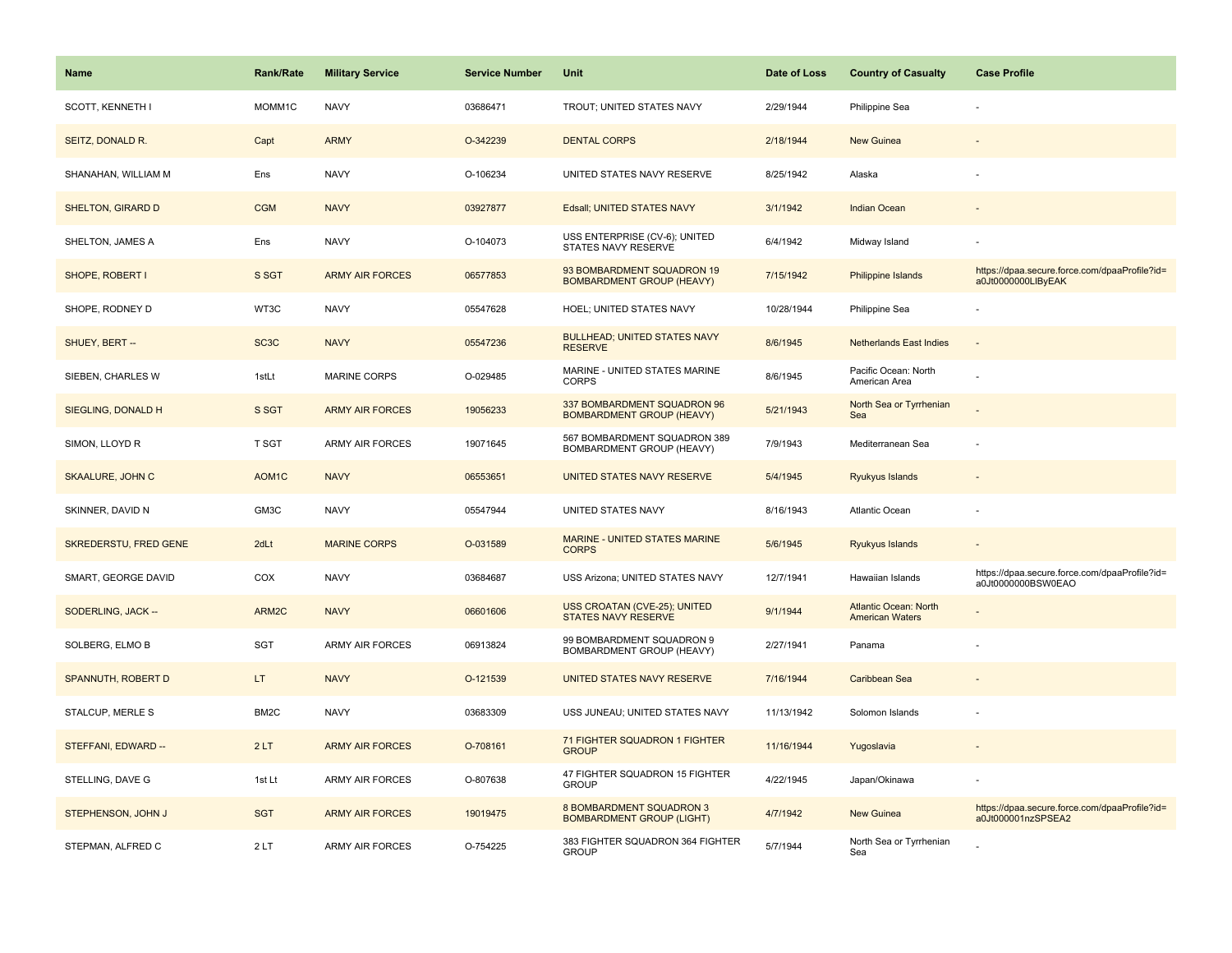| <b>Name</b>                    | <b>Rank/Rate</b> | <b>Military Service</b> | <b>Service Number</b> | Unit                                                              | Date of Loss | <b>Country of Casualty</b>     | <b>Case Profile</b>                                                 |
|--------------------------------|------------------|-------------------------|-----------------------|-------------------------------------------------------------------|--------------|--------------------------------|---------------------------------------------------------------------|
| <b>STEVENS, JAMES P</b>        | TEC <sub>5</sub> | <b>ARMY</b>             | 39616489              | <b>LST577; INFANTRY</b>                                           | 2/11/1945    | <b>Philippine Sea</b>          |                                                                     |
| STEVENSON, ROBERT L            | TEC <sub>5</sub> | ARMY                    | 39604025              | 331 INFANTRY 83 DIVISION                                          | 4/6/1945     | Germany                        |                                                                     |
| STEWART, ROBERT W              | S <sub>1</sub> C | <b>NAVY</b>             | 05547928              | <b>SPENCE: UNITED STATES NAVY</b><br><b>RESERVE</b>               | 12/18/1944   | China Seas                     |                                                                     |
| STRIPP, JAMES C                | 1 LT             | <b>ARMY AIR FORCES</b>  | O-749352              | 722 BOMBARDMENT SQUADRON 450<br>BOMBARDMENT GROUP (HEAVY)         | 3/24/1944    | Adriatic Sea                   |                                                                     |
| SURBER, DONALD H               | <b>PVT</b>       | <b>ARMY AIR FORCES</b>  | 19018755              | 19 SQUADRON 20 AIR BASE GROUP                                     | 12/6/1942    | Philippine Islands             | https://dpaa.secure.force.com/dpaaProfile?id=<br>a0Jt000000MvCPiEAN |
| SURFACE, ROY J                 | S SGT            | <b>ARMY AIR FORCES</b>  | 39615667              | 72 BOMBARDMENT SQUADRON 5<br>BOMBARDMENT GROUP (HEAVY)            | 9/30/1944    | Borneo                         |                                                                     |
| SUSTARSIC, ANDREW M.           | 1st Lt           | <b>ARMY AIR FORCES</b>  | O-707350              | 425 BOMBARDMENT SQUADRON 308<br><b>BOMBARDMENT GROUP (HEAVY)</b>  | 12/19/1945   | China                          |                                                                     |
| SUTHERLAND, GEORGE D           | MOMM2C           | <b>NAVY</b>             | 05547117              | PT-311; UNITED STATES NAVY                                        | 11/18/1944   | North or Tyrrhenian Seas       | $\sim$                                                              |
| SUYAMA, GEORGE W.              | <b>SGT</b>       | <b>ARMY</b>             | 19055942              | <b>442 INFANTRY REGIMENT</b>                                      | 10/23/1945   | France                         |                                                                     |
| SWANSON, NORMAN D              | <b>PFC</b>       | <b>ARMY AIR FORCES</b>  | 19019920              | SHINYO MARU; HEADQUARTERS<br>SQUADRON 5 AIR BASE GROUP            | 9/7/1944     | Philippine Islands             |                                                                     |
| SWART, ROBERT --               | S SGT            | <b>ARMY AIR FORCES</b>  | 39607364              | 413 BOMBARDMENT SQUADRON 96<br><b>BOMBARDMENT GROUP (HEAVY)</b>   | 10/9/1943    | North Sea or Tyrrhenian<br>Sea |                                                                     |
| SWARTZ, HENRY G                | 1st Lt           | ARMY AIR FORCES         | O-430040              | 8 BOMBARDMENT SQUADRON 3<br><b>BOMBARDMENT GROUP (LIGHT)</b>      | 4/7/1942     | New Guinea                     | https://dpaa.secure.force.com/dpaaProfile?id=<br>a0Jt000001nzVKKEA2 |
| SWETISH, RUDOLPH --            | S SGT            | <b>ARMY AIR FORCES</b>  | 19056210              | 437 BOMBARDMENT SQUADRON 319<br><b>BOMBARDMENT GROUP (MEDIUM)</b> | 8/22/1943    | North Sea or Tyrrhenian<br>Sea |                                                                     |
| TAYLOR, CLAUDE F               | S SGT            | ARMY AIR FORCES         | 39604307              | 303 BOMBARDMENT GROUP (HEAVY),<br>358 BOMBARDMENT SQUADRON        | 2/16/1943    | English Channel                |                                                                     |
| TAYLOR, FRANK --               | 1st Lt           | <b>ARMY AIR FORCES</b>  | O-736410              | 823 BOMBARDMENT SQUADRON 38<br><b>BOMBARDMENT GROUP (MEDIUM)</b>  | 2/2/1944     | <b>Coral Sea</b>               |                                                                     |
| TAYLOR, HAROLD A               | 1LT              | ARMY AIR FORCES         | O-669140              | 429 BOMBARDMENT SQUADRON 2<br>BOMBARDMENT GROUP (HEAVY)           | 3/23/1946    | Poland                         | https://dpaa.secure.force.com/dpaaProfile?id=<br>a0Jt0000000Xe1kEAC |
| <b>TAYLOR, MARION C.</b>       | S SGT            | <b>ARMY AIR FORCES</b>  | 19054589              | 30 BOMBARDMENT SQUADRON 19<br><b>BOMBARDMENT GROUP (HEAVY)</b>    | 9/15/1942    | <b>New Guinea</b>              |                                                                     |
| TAYLOR, WILLIAM C              | CPL              | ARMY AIR FORCES         | 39620385              | 375 BOMBARDMENT SQUADRON 308<br>BOMBARDMENT GROUP (HEAVY)         | 11/16/1944   | China Seas                     |                                                                     |
| <b>TAYLOR, WILLIAM FRANCIS</b> | <b>PFC</b>       | <b>MARINE CORPS</b>     | 348918                | MARINE - UNITED STATES MARINE<br><b>CORPS</b>                     | 11/20/1943   | <b>Gilbert Islands</b>         | https://dpaa.secure.force.com/dpaaProfile?id=<br>a0Jt000000E0toAEAR |
| THOMPSON, HENRY J              | <b>PVT</b>       | ARMY AIR FORCES         | 19054751              | SHINYO MARU; 701 ORDNANCE<br>COMPANY (AVIATION)                   | 9/7/1944     | Philippine Islands             |                                                                     |
| THOMPSON, JOHN W               | Capt             | <b>ARMY</b>             | O-376449              | ARISAN MARU; 31 INFANTRY REGIMENT                                 | 10/24/1944   | <b>China Seas</b>              |                                                                     |
| TICKNOR, GEORGE O              | <b>CEM</b>       | <b>NAVY</b>             | 03366270              | TULLIBEE; UNITED STATES NAVY                                      | 3/26/1944    | Caroline Islands               |                                                                     |
| TRAUMAN, JOHN F.               | <b>T SGT</b>     | <b>ARMY AIR FORCES</b>  | 39604296              | 813 BOMBARDMENT SQUADRON 482<br><b>BOMBARDMENT GROUP (HEAVY)</b>  | 2/4/1944     | Germany                        |                                                                     |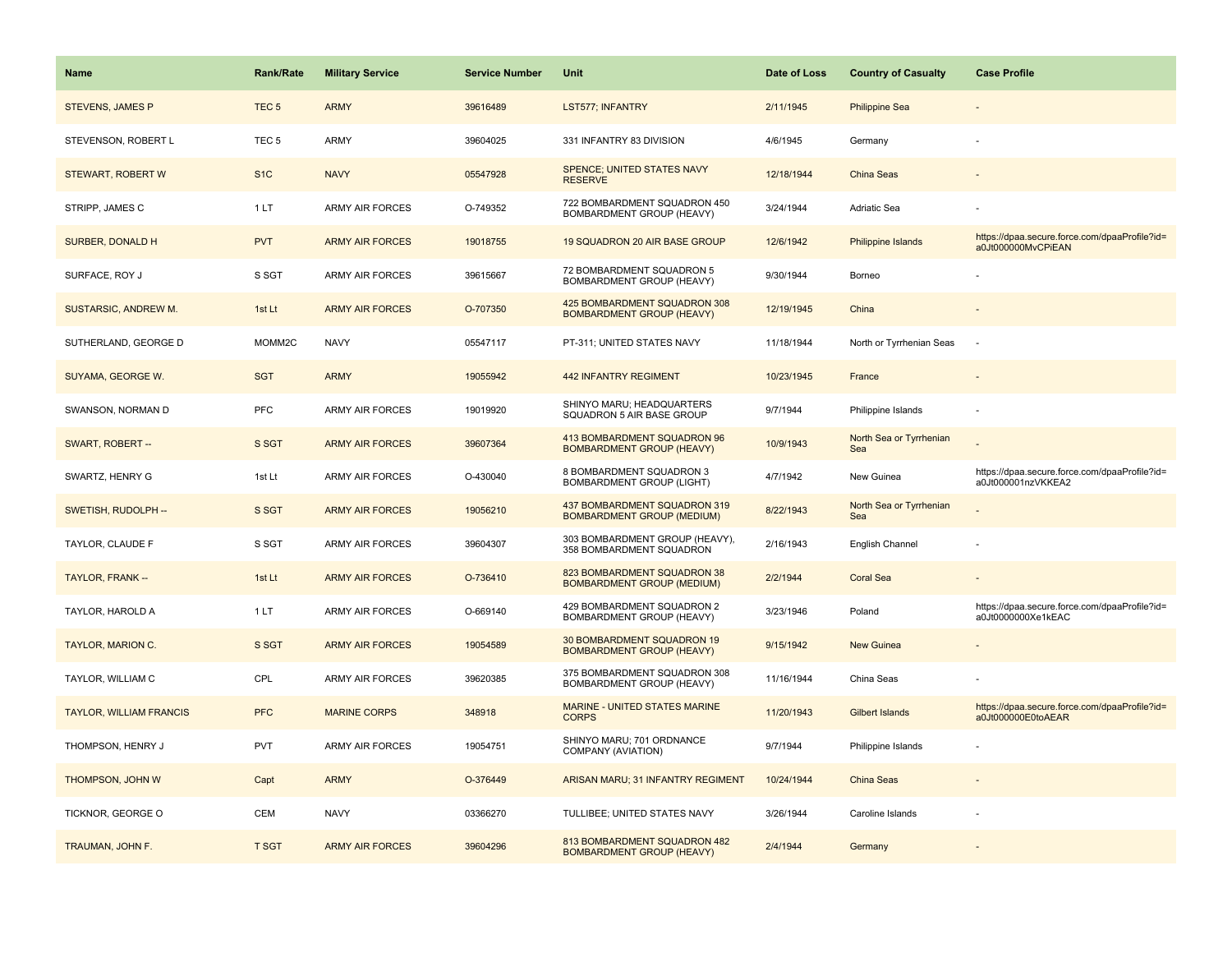| Name                         | Rank/Rate         | <b>Military Service</b> | <b>Service Number</b> | Unit                                                            | Date of Loss | <b>Country of Casualty</b>                     | <b>Case Profile</b>                                                 |
|------------------------------|-------------------|-------------------------|-----------------------|-----------------------------------------------------------------|--------------|------------------------------------------------|---------------------------------------------------------------------|
| UNACKS, JAMES O"NEIL         | SEA2              | <b>NAVY</b>             | 5548570               | COLUMBIA; UNITED STATES NAVY                                    | 1/9/1945     | Philippine Islands                             |                                                                     |
| <b>VENETZ, HAROLD MORRIS</b> | EM3C              | <b>NAVY</b>             | 03687413              | NAVY - UNITED STATES NAVY                                       | 11/30/1942   | <b>SOLOMON ISLANDS</b>                         |                                                                     |
| WAGNER, HARRY W              | SGT               | ARMY AIR FORCES         | 06828892              | 3 PURSUIT SQUADRON 24 PURSUIT<br><b>GROUP</b>                   | 7/13/1942    | Philippine Islands                             | https://dpaa.secure.force.com/dpaaProfile?id=<br>a0Jt0000000Xm6PEAS |
| <b>WAGNER, NEIL A</b>        | S SGT             | <b>ARMY AIR FORCES</b>  | 39621190              | 413 BOMBARDMENT SQUADRON 96<br><b>BOMBARDMENT GROUP (HEAVY)</b> | 3/2/1945     | North Sea or Tyrrhenian<br>Sea                 |                                                                     |
| WALDEN, J L                  | S <sub>1</sub> C  | <b>NAVY</b>             | 05547424              | HOEL; UNITED STATES NAVY RESERVE                                | 10/25/1944   | Philippine Sea                                 |                                                                     |
| <b>WALKER, PAUL B</b>        | S <sub>2</sub> C  | <b>NAVY</b>             | 08778362              | NAVY - UNITED STATES NAVY RESERVE                               | 10/30/1944   | <b>CENTRAL/SOUTH</b><br><b>PACIFIC THEATER</b> |                                                                     |
| WALLER, JOEL A               | Y <sub>2</sub> C  | <b>NAVY</b>             | 08776507              | FRANKLIN; UNITED STATES NAVY<br><b>RESERVE</b>                  | 3/19/1945    | Japan                                          |                                                                     |
| WALTARI, GEORGE L.           | <b>PFC</b>        | <b>ARMY AIR FORCES</b>  | 19124731              | 1 ARMY AIR FORCE BASE DEPOT                                     | 5/7/1945     | North Sea or Tyrrhenian<br>Sea                 |                                                                     |
| WALTER, ARLEN A              | S <sub>1</sub> C  | <b>NAVY</b>             | 3687314               | UNITED STATES NAVY                                              | 7/10/1944    | Pacific Ocean                                  |                                                                     |
| <b>WARD, ARTHUR C</b>        | <b>CRM</b>        | <b>NAVY</b>             | 03684251              | <b>USS LISCOME BAY; UNITED STATES</b><br><b>NAVY</b>            | 11/24/1943   | Gilbert Islands                                |                                                                     |
| WARD, CARROLL R              | 2d Lt             | <b>ARMY AIR FORCES</b>  | O-771170              | 23 BOMBARDMENT SQUADRON 5<br>BOMBARDMENT GROUP (HEAVY)          | 11/1/1944    | Philippine Islands                             |                                                                     |
| <b>WARD, GLENN L</b>         | 2d Lt             | <b>ARMY AIR FORCES</b>  | O-695473              | 873 BOMBARDMENT SQUADRON 498<br>BOMBARDMENT GROUP (VERY HEAVY)  | 1/27/1945    | Japan/Okinawa                                  |                                                                     |
| WEBSTER, GEORGE J            | SGT               | <b>ARMY</b>             | 39615968              | ARMY - 165 INFANTRY 27 DIVISION                                 | 4/26/1945    | JAPAN/OKINAWA                                  |                                                                     |
| <b>WEST, JESSE ORVEL</b>     | MM <sub>2</sub> C | <b>NAVY</b>             | 03683947              | USS ATLANTA; UNITED STATES NAVY                                 | 11/13/1942   | Solomon Islands                                |                                                                     |
| WHITE, JOHN F                | <b>PFC</b>        | <b>ARMY AIR FORCES</b>  | 19018378              | SHINYO MARU; 7 MATERIALS<br>SQUADRON 5 AIR BASE GROUP           | 9/7/1944     | Philippine Islands                             | $\sim$                                                              |
| WHITE, KENNETH J             | 1LT               | <b>ARMY AIR FORCES</b>  | O-734857              | 328 BOMBARDMENT SQUADRON 93<br><b>BOMBARDMENT GROUP (HEAVY)</b> | 12/20/1943   | North Sea or Tyrrhenian<br>Sea                 |                                                                     |
| <b>WIGINGTON, JAMES T</b>    | PVT               | ARMY AIR FORCES         | 19019800              | ARISAN MARU; 27 MATERIALS<br>SQUADRON 20 AIR BASE GROUP         | 10/24/1944   | China Seas                                     |                                                                     |
| <b>WILHELM, RICHARD L</b>    | S <sub>1</sub> C  | <b>NAVY</b>             | 07341936              | NAVY - UNITED STATES NAVY RESERVE                               | 2/21/1945    | <b>BONIN &amp; VOLCANO</b><br><b>ISLANDS</b>   |                                                                     |
| WILKINS, JOE J               | <b>PVT</b>        | <b>ARMY</b>             | 19018654              | 603 TANK DESTROYER BATTALION                                    | 11/12/1944   | France                                         |                                                                     |
| <b>WILKINSON, THOMAS H</b>   | LT.               | <b>NAVY</b>             | O-165852              | <b>SCAMP; UNITED STATES NAVY</b>                                | 12/5/1944    | Bonin & Volcano Islands                        | $\overline{\phantom{a}}$                                            |
| <b>WILLIAMS, CLINTON A</b>   | <b>T SGT</b>      | <b>ARMY AIR FORCES</b>  | 39603966              | 38 BOMBARDMENT SQUADRON 30<br>BOMBARDMENT GROUP (HEAVY)         | 11/24/1943   | Marshall Islands                               | $\overline{\phantom{a}}$                                            |
| <b>WILLIAMS, EDWIN V</b>     | CPL               | <b>ARMY</b>             | 19054971              | <b>ARMY - QUARTERMASTER CORPS</b>                               | 7/4/1942     | <b>PHILIPPINE ISLANDS</b>                      | https://dpaa.secure.force.com/dpaaProfile?id=<br>a0Jt000000MvCQqEAN |
| WILLIAMS, KEITH --           | 1st Lt            | <b>ARMY</b>             | O-418017              | 62 INFANTRY 61 DIVISION (PHILIPPINE<br>SCOUT)                   | 5/9/1942     | Philippine Islands                             |                                                                     |